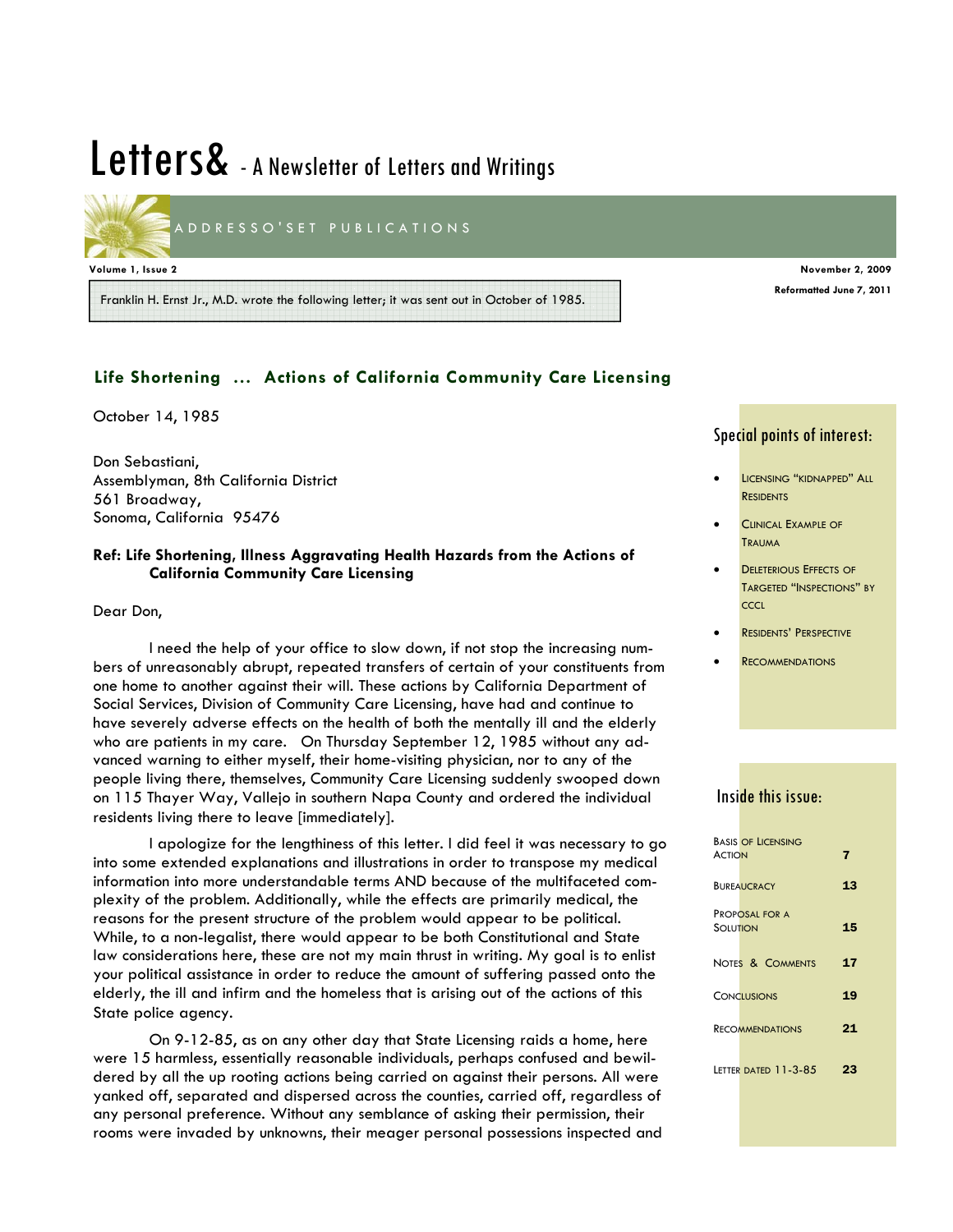presumably packed by strangers in their entirety. They were given no property slip or inventory slip by those who took their property.

 Licensing "kidnapped" all residents regardless of their wishes, requests or objections. These CCL representatives appeared to have coordinated their actions quite well, in view of the command performance of numbers of other social workers, Ombudsmen and armed police whom they ordered to appear, and who showed up simultaneously to force the residents living there into instant, subservient, obedient compliance to Licensing's order. Among those forced out were several in my medicalpsychiatric care. Only one of them had been adjudged in need of a conservator. Another whom I had in the past thought needed a conservator had been adjudged not in need of one by Napa County authorities.

 All of my patients had some form of medical-psychiatric illness that necessitated regular ongoing home visits, prescribing and periodic referrals for physical problems requiring additional specialty care. All in this particular instance were elderly. All liked their home there. None of them wanted to move, let alone was asking to move. Not one of them was asked. They were just ordered out. True, Licensing had mandated that the various subordinate County Social Service agents participating in this raid must find these individuals another bed before nightfall and they did. There did not appear to have been any regard given to the preservation of their relationships to each other and staff, of the dignity of the persons so suddenly dispossessed of their home, let alone any regard for any of their rights, such as preservation of privacy, invasion of their living space, rights against search and seizure of person and property, innocence until proven guilty, right to call or talk to anyone else before being so unceremoniously TOLD "leave", then carried off. In at least one case, this was against her own expressed objection, as she told me later when I finally found her. All in my care were effectively "disappeared." I was actively kept in the dark before, during and pretty much even after this well planned, well-disciplined and coordinated attack on their lives AND I was the only person outside the home committed to their welfare in an ongoing regular basis. Eventually, after some investigative work I was able to find all but one of the disappeared before nightfall but not until after spending a good period of time talking to one of the still terrified, fearful employees at the now evacuated residence. She appeared to have been so intimidated by Licensing that she first forgot knowing, then apparently also thought she was required to withhold from me knowing where some of the people had been sent. Eventually she recovered enough and was reassured sufficiently that she was able to tell where most of them had been taken. She had no idea where the last of those in my care had been transported, only that someone from Solano County Welfare Department had left with her in a car. From among all of my patients there, agents operating under the orders of CCCL notified me of the whereabouts of only one, and that after the fact.

 I was very (negatively) impressed by, the total ineffectiveness of any of the Ombudsman members involved in this. None of my patients described any counseling from them or protection of their rights, let alone intervention, let alone any inquiry to my patients about any objections they might have, let alone any protection of their property, as it was hurriedly crated (for them) by these other agents. I received no calls from any Ombudsman about where any of my patients "had been forwarded to." Are these new Ombudsmen being trained now to see the physician as the enemy also?

 On first moving to this place months and years before, all the residents had been required to sign room and board agreements with their landlord. I'm not sure, but don't people who sign these forms of agreements have some reasonable right to expect to know where they will be tonight when they get up in the morning? If they should have given up this expectation because they got older or became incapacitated but well enough to live back in the community, I had not previously heard about it until the advent of these actions by Community Care Licensing.

#### **MEDICAL**

 I want to go a bit into the information given to me, which formed the so-called basis of this raid by these terrorists. Before that, however, I will briefly discuss some general medical effects from acts such as these when inflicted onto older persons plus describe some personal observations about what has happened in some individual cases following Licensing mandated transfers in this and other actions involving patients of mine, constituents of yours.

There is a medical rule of thumb in the care of the elderly. "Each move causes a 20% mortality." Certainly this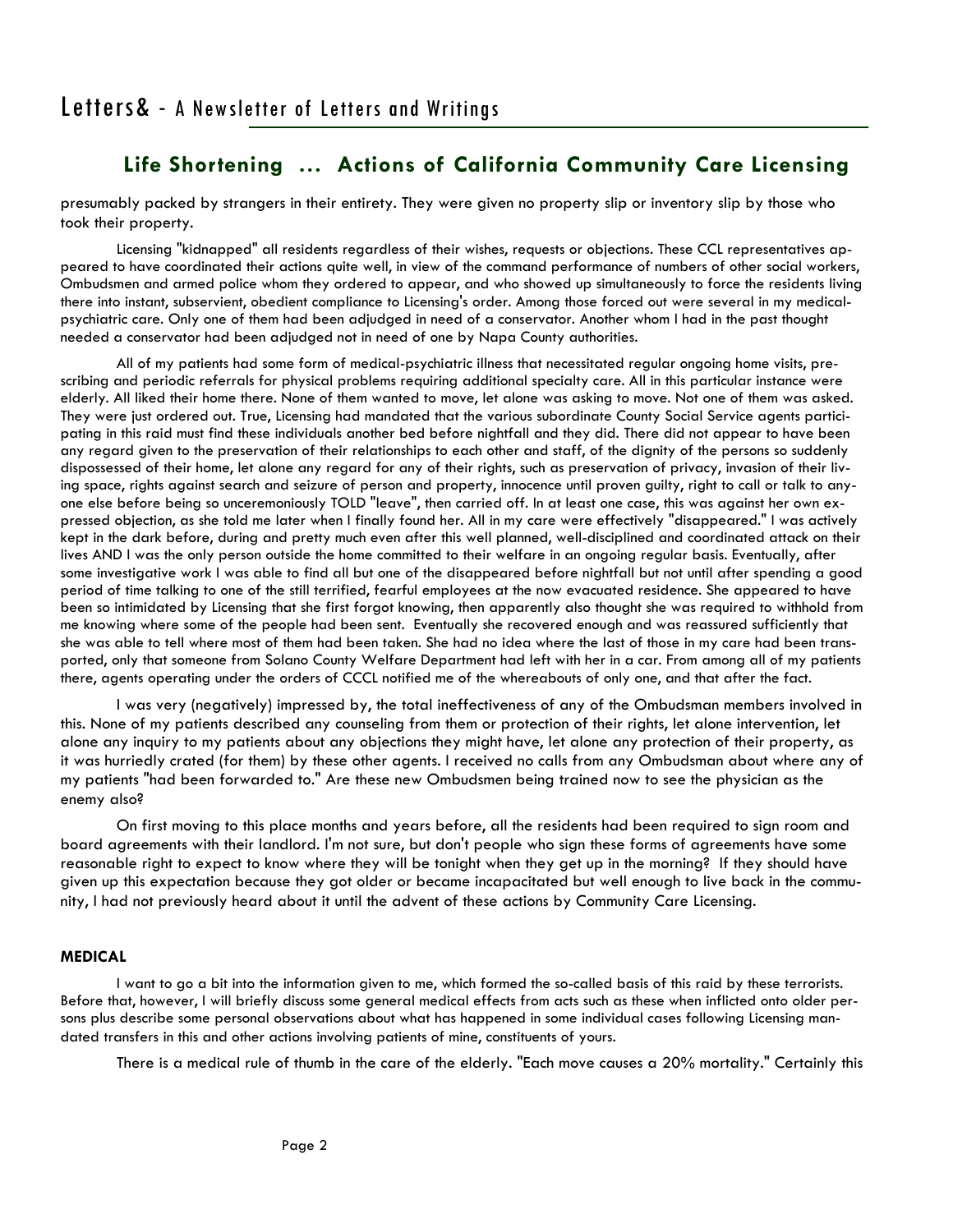## Volume 1, Issue 2

is in line with the Scottish proverb "Three moves is worse than a fire", except that in the elderly it only takes two. Many elderly require the medical management of more than one physical and/or psychiatric problem at the same time. These problems are best handled both from the person's point of view and from a health standpoint by what is called "continuity of relationship." This more often is in the person of the physician when available. (Sometimes lacking that, regular ongoing visits by a spouse, committed friend or adult child of a patient may make up some the difference in the patient's health care.) The alternative, which is referred as "continuity of services" is impersonal, has been shown repeatedly as not particularly yielding of health benefits to a person. "Continuity of services" is the best a bureaucracy can respond with when they deprive a person of "continuity of relationship."

 In a paper I wrote many years ago, it was found, for example, that many cases of ALZHEIMER'S DISEASE are precipitated by major stress, such as forced moving. We found in other cases that the rate at which the Alzheimer's disease progressed, was increased directly after a move. Heart attacks and strokes were more frequent in these older people directly after moving. These findings have been substantiated many times over by other researchers since. Thus, over the years, it has been found medically best to reduce these as much as possible and then when absolutely required, to then deal with older people so confronted with moves like this as if it were a life threatening emergency. By adopting this approach of re-establishing the continuity of relationship as soon as at all possible within 24 hours, especially in the cases of sudden unexpected moves of older persons, some of us in this special area of medical work have kept the mortality from these moves from being excessive.

 Specifically, one 82 year women was evicted from her home of some five years by an abrupt, unannounced Licensing action three months before the event being cited here. Within ten days she suffered her first, a mild stroke while in the new Board and Care home to which she had been assigned. She absolutely refused to consider any convalescent hospitalization and what with the quality of care being given and her rapid activating of herself it was medically decided to keep her there. She was making rather good recovery, was continent, walking, recovered speech pretty much. About a month before the raid noted above, I will call her Gwen, was again disappeared. A "niece and nephew" story was given but it was the precipitate "Adult Protective Services" social worker who, in fact jerked Gwen away from this second home and deposited her in a third home in less than three months. For three weeks no reachable official in Napa County Social Services or in Napa County Mental Health Services could tell me where Gwen had been carried off to. When Gwen's whereabouts were finally tracked down, the particular social worker's explanation for her action with Gwen was: "I had to do it in a hurry, because my schedule was so tight." No reason was given for the hurry, for breaking off all ongoing medical care, not notifying myself (or for concealing the move from me?). Gwen has a heart condition requiring multiple medications which have to be monitored. She had been carried away 20 miles from her former internist. Finding Gwen again, her meds could be reordered, directions for these given to the new pharmacist, new caretaker told what to watch for in Gwen's medical condition. After an extended discussion with the new B & C owner about the social-worker-ordered referral of Gwen to a new woman doctor in town, it was decided to get the assistance of another local internist Gwen knew and preferred from years before. Preservation of some form of "continuity of relationship" was considered to have priority over and above new medical technology this younger physician might possibly possess.

Alice, approaching middle age, was beginning to do better after 18 years of se-

MANY YEARS AGO, IT WAS FOUND, FOR EXAMPLE, THAT MANY CASES OF ALZHEIMER'S DISEASE ARE PRECIPITATED BY MAJOR STRESS, SUCH AS FORCED MOVING. WE FOUND IN OTHER CASES THAT THE RATE AT WHICH THE ALZHEIMER'S DISEASE PROGRESSED, WAS INCREASED DIRECTLY AFTER A MOVE. HEART ATTACKS AND STROKES WERE MORE FREQUENT IN THESE OLDER PEOPLE DIRECTLY AFTER MOVING. THESE FINDINGS HAVE BEEN **SUBSTANTIATED** MANY TIMES OVER BY OTHER RESEARCHERS SINCE. THUS, OVER THE YEARS, IT HAS BEEN FOUND MEDICALLY BEST TO REDUCE THESE AS MUCH AS POSSIBLE AND THEN WHEN **ABSOLUTELY** REQUIRED, TO THEN DEAL WITH OLDER PEOPLE SO CONFRONTED WITH MOVES LIKE THIS AS IF IT WERE A LIFE THREATENING EMERGENCY. ..... .

IN A PAPER I WROTE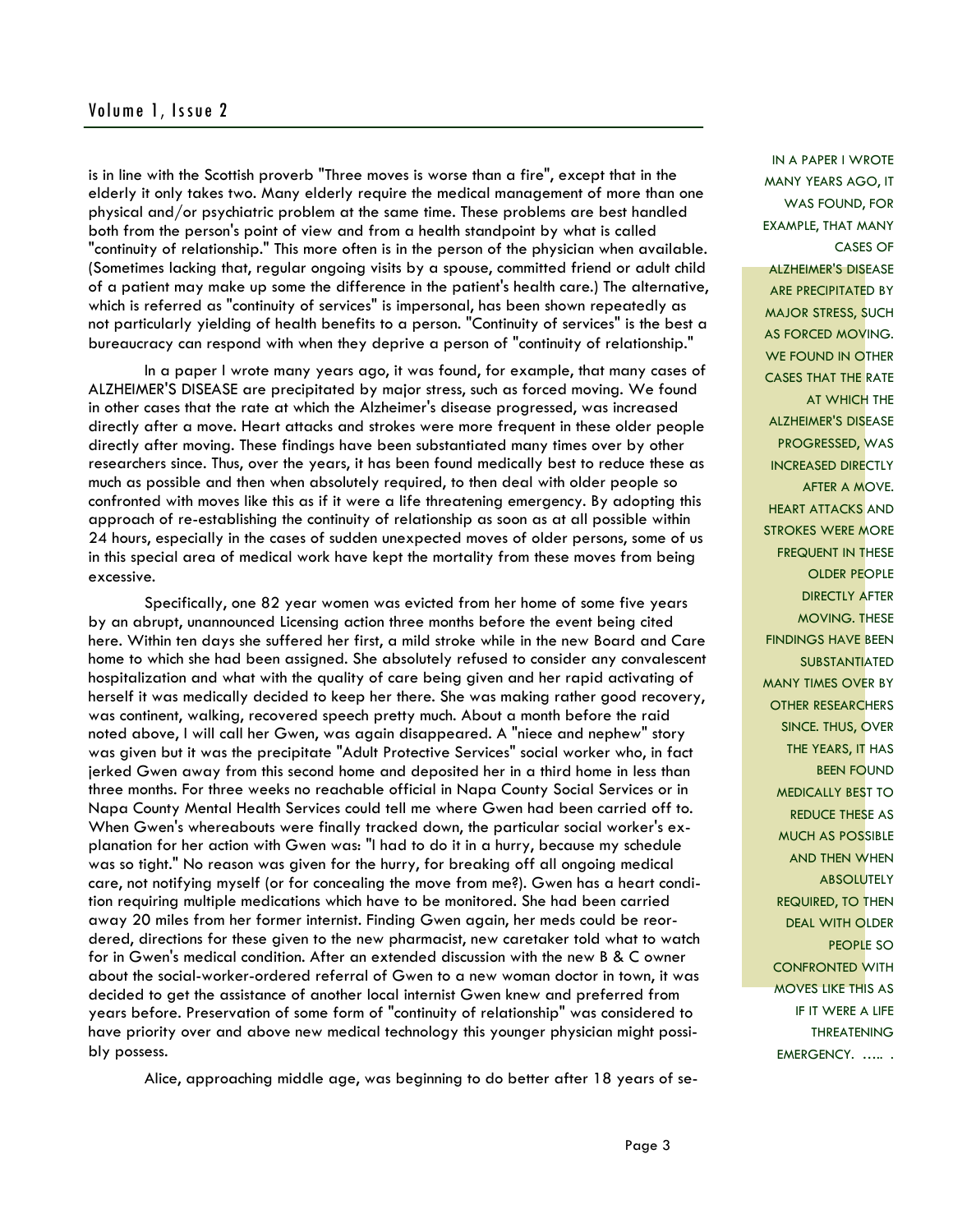vere mental illness. Three years ago she was referred to 115 Thayer Way because the circumstances there were more suitable for her potential improvement. For the first time in 18 years she wanted to and did stay in the same home on her own volition. The signs and symptoms of her illness decreased. She began to take her medication more regularly, did not suffer grave and severe deterioration requiring a re-hospitalization for more than ten months. She liked being with the older people there, stabilized well, discontinued leaving the premises at irregular hours for days on end. Then a social worker in Napa Continuing Care Mental Health Services called the home and told the caretaker that Alice had to be moved immediately, something about Licensing no longer permitting the home where Alice was showing this improvement, to have "younger patients." A medical order was written and signed in Alice's chart at this home stating that moving Alice was medically specifically contra-indicated. Instead, the Continuing Care social worker wrote Licensing a letter that he was moving Alice to another Care home, even though this second home also, as he said in his letter to Licensing, was not approved to have younger people in it either. Confusing? I too, get confused at these contradictions.

 Alice refused to move. Her caretaker was threatened with fines. Alice moved but for five days running went back to the previous home asking to live there. She was refused. The Caretaker was unable to have afforded the \$50.00 per day fine Licensing levied for such action. Within three weeks of this police backed move, Alice had again become acutely disturbed, unmanageable, leaving home without letting anyone know where she was going and shortly required re-hospitalization. In the two years since, she has had repeated instances of grave and severe deterioration of her condition, has had to be rehospitalized, by her own count at least eight times, three times so far this year. Immediately after release she would each time go out to hunt up her older friends in their 70s, forget to come home, forget her medication, forget her doctor appointments, followed shortly then by the hospital again. In Alice's case, Licensing based action has been the single most damaging event in her past two years of continuing illness.

 Hilda had not talked for about thirty years when she was first referred to me for treatment. Three years of minimal medical-psychiatric work with her and the staff where she was living led to the beginning of some words of self expression. Then a few years ago in one of those typical, sudden blitzkrieg moves, her home was raided by Licensing, "for good and sufficient reasons." Hilda has yet to get back to where she was before the raid, which she lived through over six years ago. This is despite the well motivated and compassionate care given to her in her subsequent three homes. When first moved, she, as might be expected, regressed very severely, was no longer housebroken in her toilet care, and resumed other habits that have made it most difficult for her Board and Caretakers. She is still not reliably housebroken in toilet habits. But her caretakers are among those rare and gifted caring persons who are unwilling to give up, are tolerant of the indiscretions and periodic "accidents" that Hilda still has.

 Roy, almost 70, productively still active, was suddenly moved from his home because of Licensing a few months ago. Quite capable of "independent living", he was paying his bills with reliability. He still wanted to return to his old home, which had been shut down. He did find ways to continue to visit it. The new owner understood this as did his doctor. Without any medical consultation, however, his "Adult Protective Services" social worker began to initiate conservatorship papers on him. Getting wind of this move, his doctor gave Roy a signed slip certifying that Roy was competent to provide himself with his own food, clothing and shelter which took care of the situation for a while.

THEN A FEW YEARS AGO IN ONE OF THOSE TYPICAL, SUDDEN BLITZKRIEG MOVES, HER HOME WAS RAIDED BY LICENSING, "FOR GOOD AND **SUFFICIENT** REASONS." …. THIS IS DESPITE THE WELL MOTIVATED AND COMPASSIONATE CARE GIVEN TO HER IN HER SUBSEQUENT THREE HOMES.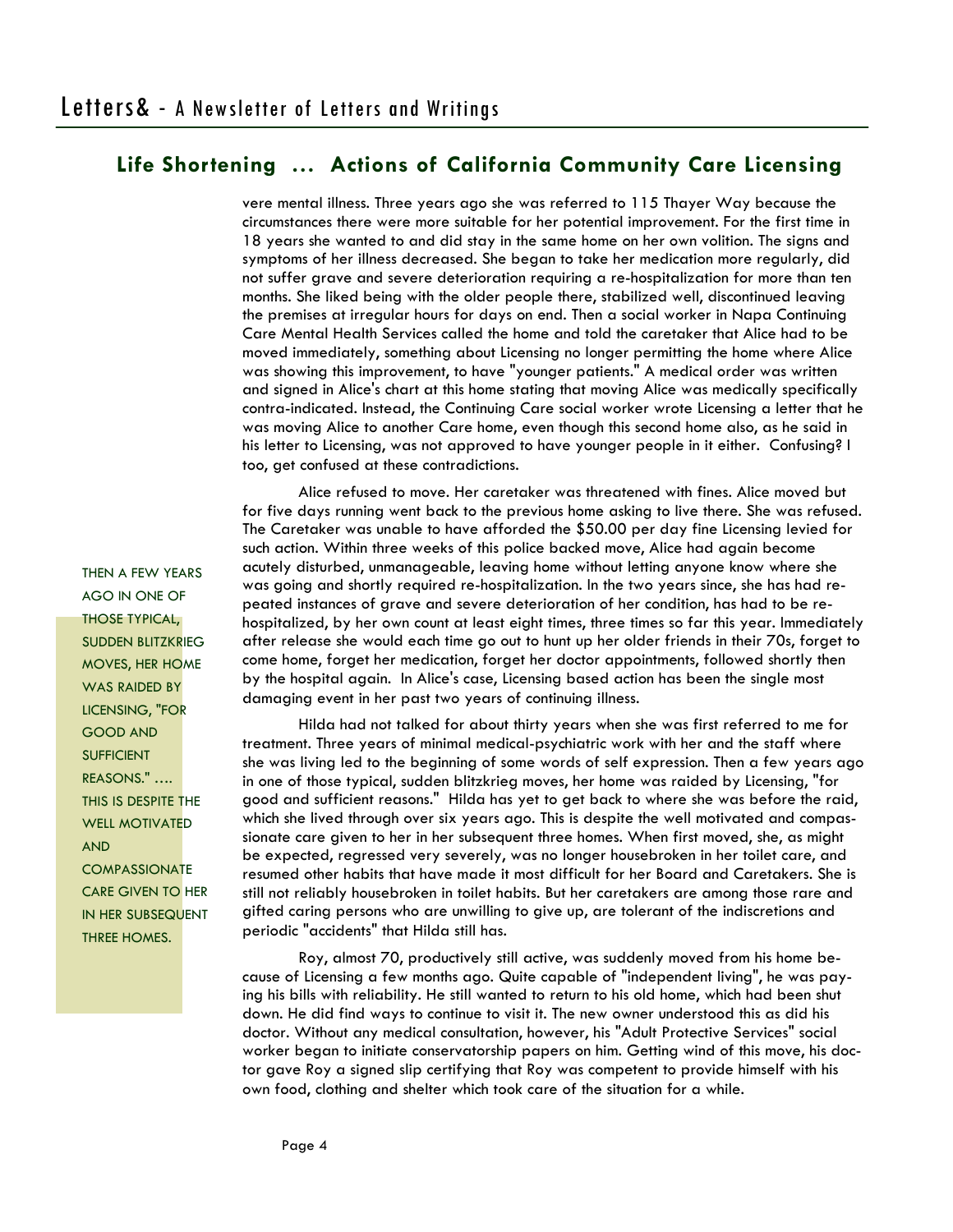# Volume 1, Issue 2

 Sharon, 70, divorced, the object of considerable, sudden-onset abuse in her marriage some 45 years earlier (her husband would beat her), was abruptly moved, in this most recent case. When she was younger she could take care of herself and two infant daughters and get away to find a new home, one free from home-style terror. She was one of those who very definitely did not want to move last month. She had a good home, one safe from inside and outside terrors, or so she thought. One day out of the blue a strange woman appeared in her home to tell her she had to move, NOW. Where to? That did not matter, she was told. Being older, not having the coin to call someone else, not being allowed time to collect herself, let alone told what recourses if any she had, she was just hustled along, told to pack her things as her few personal possessions were being boxed for her, helter-skelter, by someone she had never seen before. To keep from losing too many of her few possessions she assisted. She moved. You ever get caught up in one of those situations where all of a sudden you are completely overwhelmed by an overwhelming number of people and forces. She tried to cooperate best way she could. She is legally sane, takes her medications as directed, and appreciates the assistance in taking them in a timely manner. When I finally saw her early the next morning she looked OK. Being pretty smart, she had already figured out I could not have prevented her being moved, that she did have to be rather careful what she said now in the new home, that she could not count on not being moved out and re-terrorized suddenly again in the next few days. It was not clear to her why she had to move. From her perspective of wanting to survive, if she could, she was agreeable, pleasant, did the very reasonable thing of beginning to find good qualities to praise to me about her new setting, began to make a few unfavorable comparisons about the place she had just been jerked out of. From her point of view this seemed to me to be the smart thing for her to do. This is especially sensible if you are helpless to do much to control the actions of an immense bureaucracy, which is intent on a program of its own, regardless of what it does to your own life. When seen that next morning and at that point in her life there was little sense in reminding her of the similarities to the terror and abuse she had suffered at the hands of her husband in her younger days. It is still going to be several months before we will know if she is going to escape the recurrence of one of the three major disabilities she has suffered and made a fairly good recovery from in recent years. She has living children. Although in periodic contact with her children, they were not notified by any of the many social worker, police agents involved about where Sharon had been moved.

 Harriet, 75 then, a few years ago was similarly moved by a sudden Licensing action, from her Board and Care home where she had lived for over a decade. In spite of treating the shock to her emotional life then as a medical-psychiatric emergency, she came up with a severe, almost fatal case of a quite rare illness in less than three weeks. Who is to say the move caused the illness? Who is to say the \$20,000 hospital bill to the State and subsequent need for continuing care three times as restrictive and three times as expensive was caused by Licensing's action? The facts of the sequence of events remains, added to the repeated numbers of cases in which a similar sequence has unfolded.

 Recently a case was referred to me by a local Convalescent Hospital. Maude, a 92 year old widow, was a recent admission. She was for ten days, it seemed endlessly moaning, piercingly crying out, calling out in such a pitiful way that it was almost impossible for her roommates to sleep. Sedate her? Her system could not have handled the amount that would give her one night's sleep that same night after her case was first

HARRIET, 75 THEN, A FEW YEARS AGO WAS SIMILARLY MOVED BY A SUDDEN LICENSING ACTION, FROM HER BOARD AND CARE HOME WHERE SHE HAD LIVED FOR OVER A DECADE. IN SPITE OF TREATING THE SHOCK TO HER EMOTIONAL LIFE THEN AS A MEDICAL-**PSYCHIATRIC** EMERGENCY, SHE CAME UP WITH A SEVERE, ALMOST FATAL CASE OF A QUITE RARE ILLNESS IN LESS THAN THREE WEEKS. WHO IS TO SAY THE MOVE CAUSED THE ILLNESS? WHO IS TO SAY THE \$20,000 HOSPITAL BILL TO THE STATE AND SUBSEQUENT NEED FOR CONTINUING CARE THREE TIMES AS RESTRICTIVE AND THREE TIMES AS EXPENSIVE WAS CAUSED BY LICENSING'S ACTION? THE FACTS OF THE SEQUENCE OF EVENTS REMAINS, ADDED TO THE REPEATED NUMBERS OF CASES IN WHICH A SIMILAR SEQUENCE HAS UNFOLDED.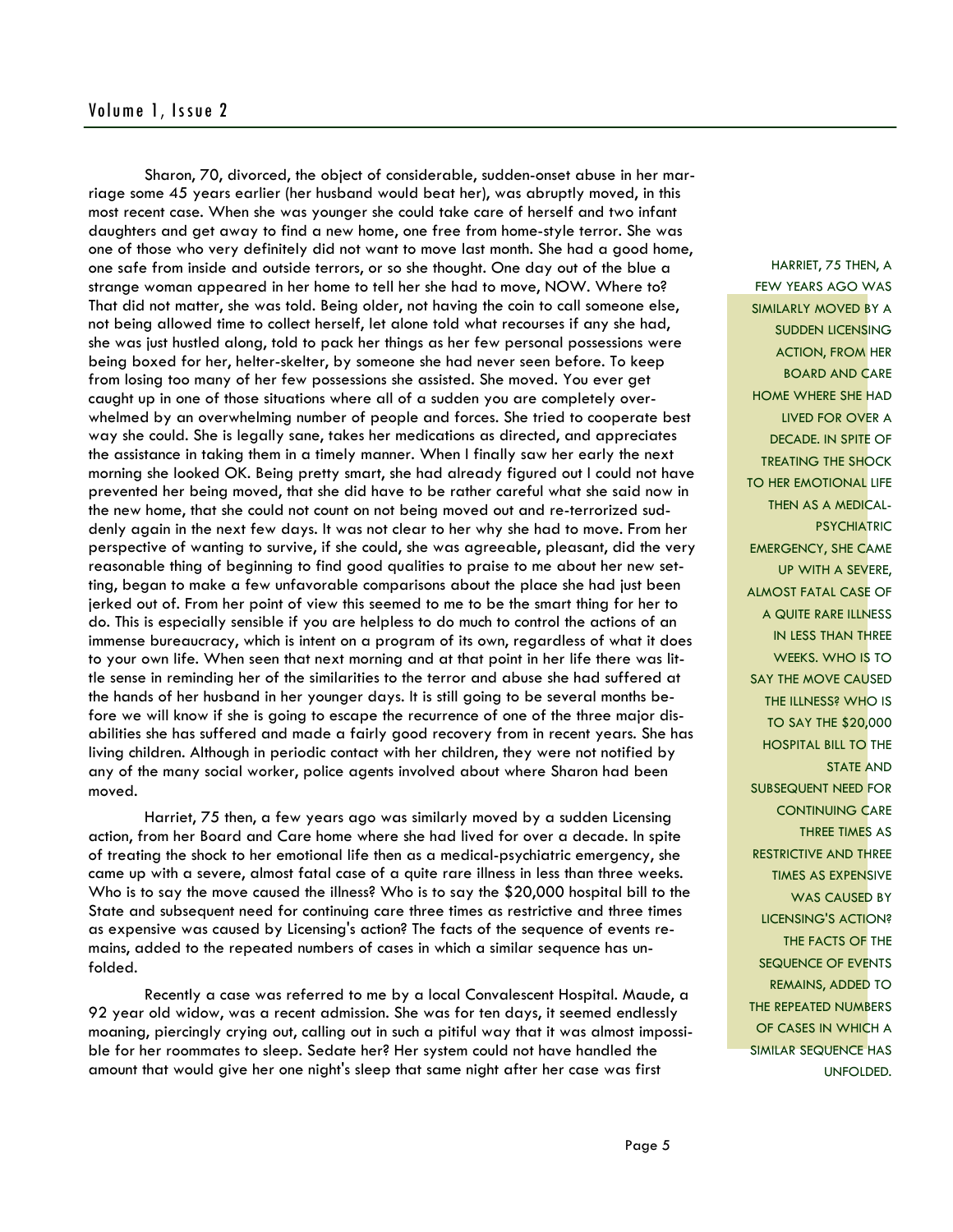evaluated by me. Listening to her say: "I want to die!" over and over. Other than her obvious extreme emotional suffering and advanced age there was little physically or mentally wrong with her. She had apparently begun to adjust to another convalescent hospital, her first entry to a convalescent hospital, a few weeks earlier. But then it turned out that her family suddenly decided to move her from where she had begun to adjust herself. That first convalescent hospital, more recently we saw in the Napa Valley Times, received a well publicized brown mark across their name, painted there by Licensing as they got to use their brand new, shiny "AA Citation" against that place. I do not yet know what the sequence of events was within her family that led to their decision to precipitately move her to this second convalescent hospital where as she says she has no friends and no one in the family now comes to see her at all.

 I am, however, aware of the equivalent of a "poison pen letter" to the family of another, a 79 year old woman's family, advising them they should move their mother. That letter was from Licensing:

"....This letter is to advise you that on July 23, 1985, we received

two substantiated complaints regarding (named facility), and that the allegations are very serious: 1.) The facility has been unable to obtain a fire clearance from the State Fire Marshall and 2.) On July 22, 1985, staff were unable to properly respond to an emergency, which may have contributed to the death of a client.

 *"Based on these allegations, we are recommending denial of the facility's application for licensure, and we are sending our recommendation to our legal department for processing."* 

 This latter family had had considerable experience with this particular home and had found over a several year period that in fact their mother was receiving very good, quality home care, thus were not frightened out of confidence in the home. This was despite this reputation damaging warning about the home from Licensing. Sharon's daughter, I more recently learned, also received an identical letter. She was outraged with Licensing's unrealistic accusations at the facility, which she had personal awareness of and her mother very much wanted to continue living in.

 I have, however, had some other patients who were suddenly, after years of satisfaction in that same home, withdrawn by their relatives with no explanation given, in the month or so before this last identified letter came to my attention.

## **MORE CASE EXAMPLES:**

 Essie, 78, a few years back, had gotten her weight almost back up to 94 lbs after seven months of quality care in one of these homes. Suddenly she was uprooted and jerked out by order of Licensing, regardless of any roots she had there or what her daughter thought would be best. In fact, neither Essie, nor her daughter, nor her home visiting physician were consulted. Essie quit eating again, became incontinent, was hospitalized. She survived almost three more weeks after this, her last move in life.

 Charlotte, 62, another victim of State Licensing a few years ago has since been afflicted to this point in time with unyielding hypertension and obesity. Charlotte had a lobotomy almost 40 years ago. She did not suffer the same degree of problems after that, that she is suffering now. Forty years ago this procedure was only done after careful and extensive medical studies, weighing the potential medical and social consequences to the person. As it turns out now, in Charlotte's life anyhow, that one Licensing ordered move has been worse than a lobotomy.

 Bennie, 77, after his experience with Licensing, could not be reassured, kept asking ever after, until he died a year later, about what crime 'did he commit' that required him to move.

 Lou, 55, prone to seizures for years, had a massive series of seizures that almost took her life exactly 28 weeks after she had been dealt with so severely by Licensing. The 28 week interval of time is of considerable medical significance. Her seizures occurring at this particularly significant biological interval after being moved was one of the clearest pieces of medical evidence incriminating the probable cause and effect relationship between a Licensing blitzkrieg and an ensuing illness.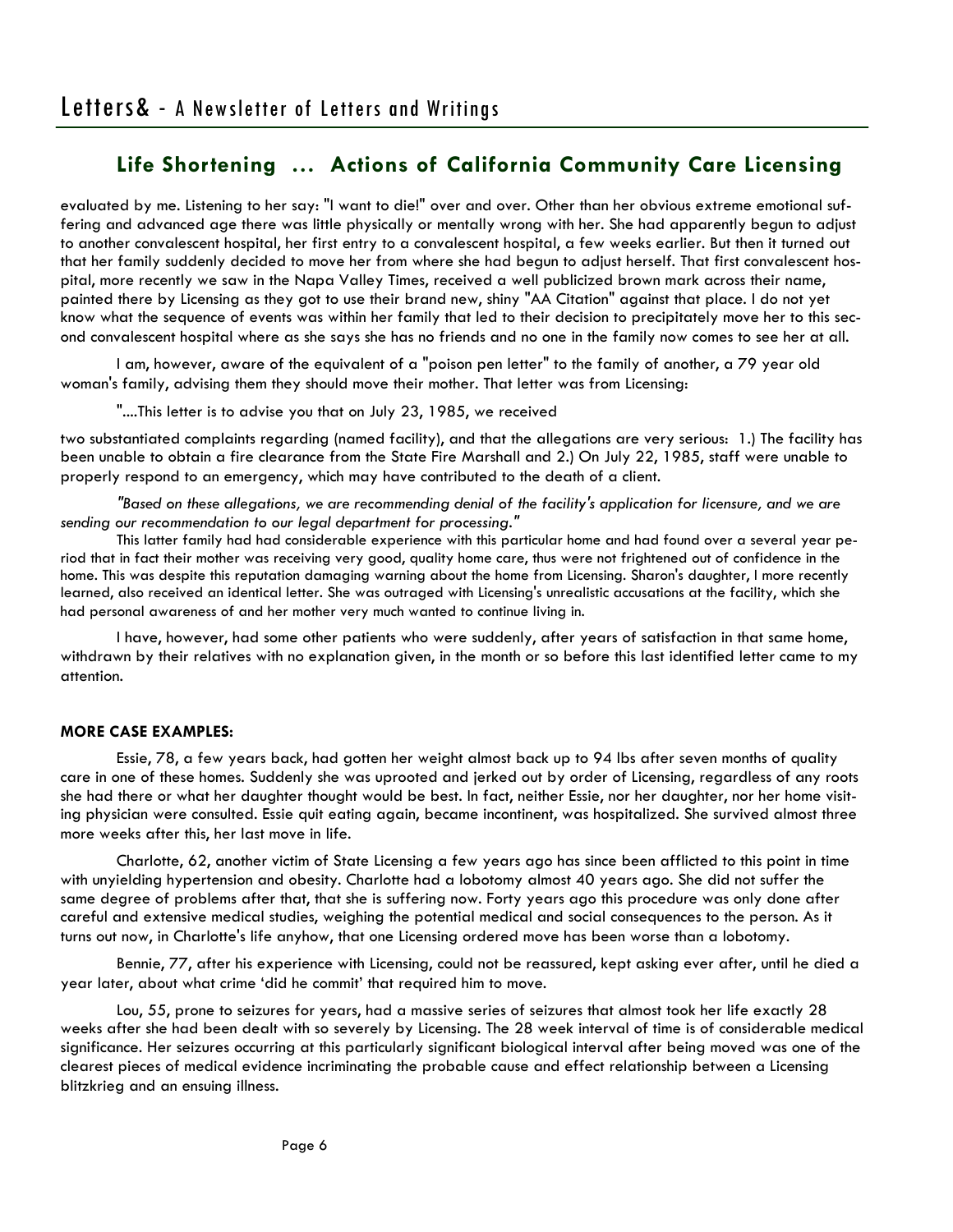Russell, 80, previously in decent health, good memory, normal blood pressure, was the recipient a few weeks ago of, as he says a "kidnapping." Now his blood pressure is high, 180/90 and he is only gradually recovering from a severely disabling confusion.

 Lorna, 60, many hospitalizations and dozens of placements over a majority of her life for a mental illness, had stabilized for three years in the place that was disassembled on 9-12-85. In the four weeks since being yanked out of that stabilizing environment, she has already started showing signs of her illness coming back, eg running away from there, three times. Police had to be called twice to find her. Her new home is also a good home. BUT THE DISCONTINUITY OF RELATIONSHIP is taking its inevitable toll on her life. She is again balking at taking her medications, medications that help to calm down her otherwise almost continuous agitation and before had made it possible for her to participate in increasing numbers of rehabilitative activities. We've got our fingers crossed if we will be able to prevent another major episode of severe deterioration in her case.

 Ellen, 83, good clear head and not depressed until the action against her person a few weeks ago, now is talking about the death of herself. There are other cases to go into, but perhaps these are enough for now.

#### **BASIS OF LICENSING ACTION**

 One of the well functioning, healthy atmosphere B & C home I was attending about three years ago had a client Paranoid Personality Paul, about 45, not my patient. Paul would not pay his rent. He had been referred there by Napa Continuing Care Services. He was dangerous, threatening patients, staff and visitors, in fact striking them at times. I, myself was the object of his threats more than once on my attending visits. My recommendation that he be moved apparently fell on deaf ears. That home was unable to get any help from the various services of the County. County did not even assign a sub -payee for Paul which would have assured that his room and board bills were being paid from his monthly SSI check. Dangerous? Yes he was. He would hit a patient, the sheriff would be called and come and calm Paul down, then leave and Paul would start up again with more ominous threats. As told to me, the Napa Continuing Care Services worker assigned to Paul's case refused to move him, gave not one bit of assistance. After four months of not getting paid, of repeatedly getting struck, and subjected to the abusive tongue and temper tantrums, Paul was evicted. He threatened dire consequences as he left. Apparently his first action was to go over to Santa Rosa Office of Community Care Licensing. There it would appear he found a most receptive and sympathetic audience who was only too eager to give every measure of credence to his every accusation as he poured out his long list of grievances. Four days after his eviction he ostensibly returned to claim his possessions. Within 10 minutes of his departure a severe fire broke out in one of the various rooms he had been rummaging in. One room completely gutted. After the fire, other patients reported to me his earlier stories of burning other places down.

 But that apparently wasn't the end of P P Paul's revenge. It would seem that Santa Rosa Licensing took Paul's reports at face value. Within days they began a series

LOU, 55, PRONE TO SEIZURES FOR YEARS, HAD A MASSIVE SERIES OF SEIZURES THAT ALMOST TOOK HER LIFE EXACTLY 28 WEEKS AFTER SHE HAD BEEN DEALT WITH SO SEVERELY BY LICENSING. THE 28 WEEK INTERVAL OF TIME IS OF **CONSIDERABLE** MEDICAL SIGNIFICANCE. HER SEIZURES OCCURRING AT THIS PARTICULARLY SIGNIFICANT BIOLOGICAL INTERVAL AFTER BEING MOVED WAS ONE OF THE CLEAREST PIECES OF MEDICAL EVIDENCE INCRIMINATING THE PROBABLE CAUSE AND EFFECT RELATIONSHIP BETWEEN A LICENSING BLITZKRIEG AND AN ENSUING ILLNESS.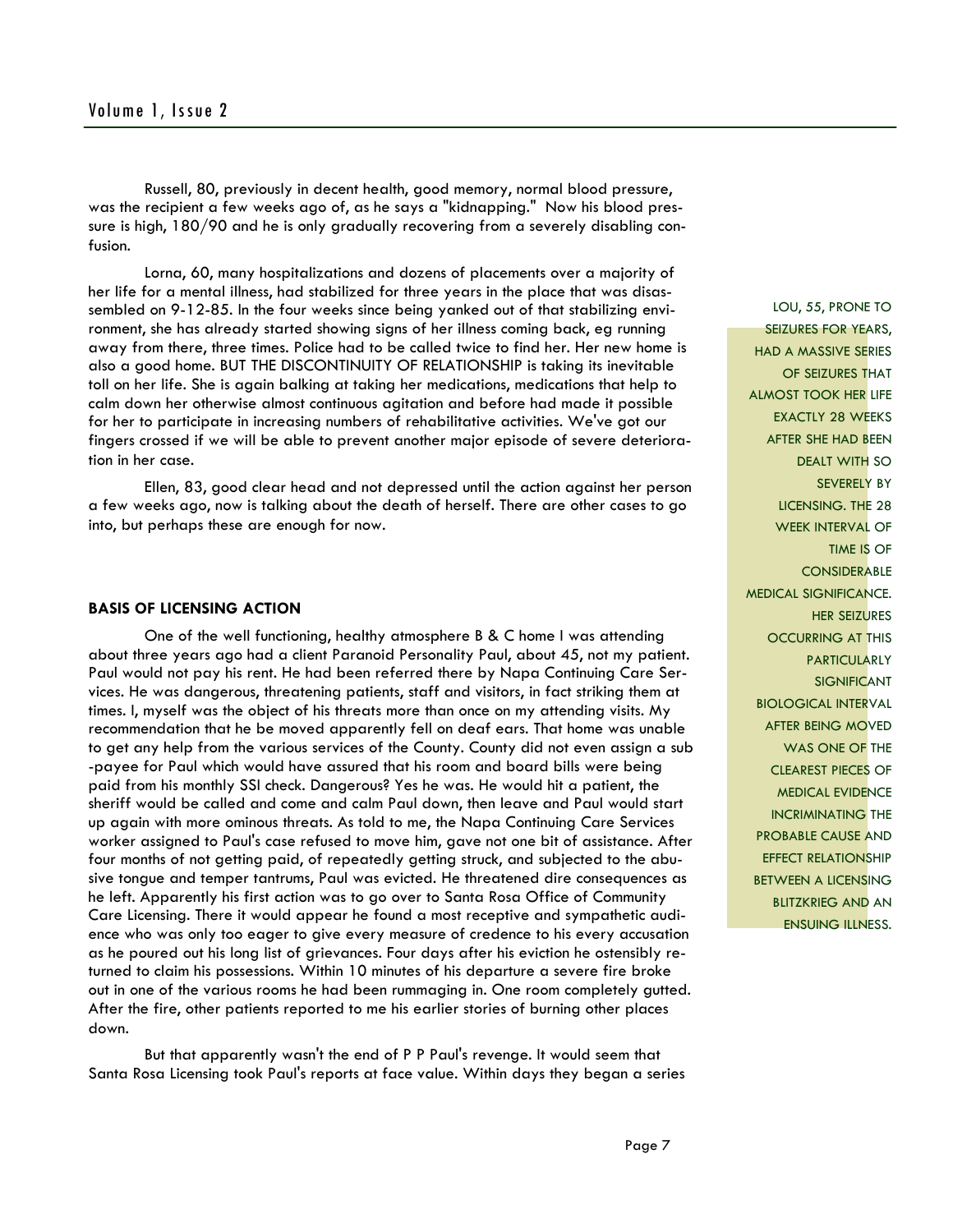of "investigations", "inspections" and citations and "new regulations" that lasted until the place was eventually forced out of business. Among other reprisals against that place was to effectively blackball it for any referrals of new clients from the primary source, Napa Continuing Care Services, as vacancies would occur.

 Directly after Paranoid Paul's visit to the Santa Rosa Licensing office, that home was placed on a starvation diet of referrals from local Napa Mental Health Continuing Care. On early inquiry one worker did confirm to me that Licensing had ordered them to stop any more referrals to that home. Subsequent efforts on my part to get additional verification of this fact were met by denials. Over the next two years I was witness to several surprise inspections by Licensing as I would be in attendance. I did not spend that much time there either, maybe once every two or three weeks. So when owner and staff would tell me about the rate of "inspections" so markedly accelerating after PP Paul's departure and threat of revenge, the evidence was in front of my eyes. This was a good home, good for the patients in my care, good for their health. It may have been that this owner was being penalized because he was Filipino, was law abiding, could not believe his own enterprise would be the object of State ordered, selective ruination. Instead of defending himself against Licensing, he concentrated on getting-on-with the care of the people in his charge and attempts to get-on-with Licensing personnel. It seems he would have done much better if he had sought legal assistance.

 As told to me, it was not more than two weeks after Paranoid Paul's first visit to Santa Rosa that there was the initiation of that integrated balanced program of Board and Care Home destruction by Licensing, an unrelenting series of "new" regulatory requirements including to transfer out patients who in fact were medically doing much better than random chance would have predicted and firmly requesting to stay. There was the arbitrary CCL worker decision requiring a new color of paint in a bathroom, worker didn't like the present color. Owner was ordered to put up new drapes to replace the six months earlier newly purchased and hung, "Those don't look to me like they are fire resistant enough." This was despite sales slip showing fire retardant, etc.

 There were the threats to fine the owner if he did not evict the people who wanted to stay, even those for whom it was written down as medically contra-indicated to transfer out, such as Alice: an accelerating pace of "inspections", multiple visits per week, up to two in a day, always looking for something to fault the owner about. After years of this harassing of the owner he finally gave up. He left after finding someone else who would take over, someone who had been explicitly assured and clearly led to believe by Licensing there would be, as reported to me on several occasions, "No problem getting the License." There has been. Again a series of technicalities, continuations, always a rationalization, ostensibly plausible reasons, BUT ALWAYS that bureaucratic DELAY until finally the home was totally demolished as then constituted.

 According to the information given to me, the 9-12-85 raid action by Licensing against patients in my care at 115 Thayer Way, Vallejo in southern Napa County, was based on the fact that an elderly woman at that same residence died a few months earlier from what on description sounded clinically like a myocardial infarct. "One of the paramedics" arriving on the scene minutes later, however, being an extra on the scene, instead interrogated, grilled and so frightened one of the staff in attendance on the deceased, -- giving the attending staff member, as it were, an on-the-spot, harshly toned, impatient, accusatorily worded test on CPR, right there in front of the other patients. In fact, the description I heard would indicate that a good quality CPR was given, -- not a Red-Cross teacher's style of CPR with both words and accompanying actions, but real CPR. Were my own life at stake I would rather it were in the hands and intentions of the personnel in that home then, than up to either this griller who came onto the scene or any Licensing personnel.

 A second basis for supposedly tearing apart this previously well functioning facility for the homeless, the psychiatrically and medically infirm, as I have been told, was that the next day after this death from natural causes of that very old woman there was the descent onto the place of a local "fire marshal." It was almost as if he had been called earlier that same day and told to come immediately. As I heard it, during the inspection a fully operational readily available fire extinguisher was found to be due to be certified again in the next 10 days or may have been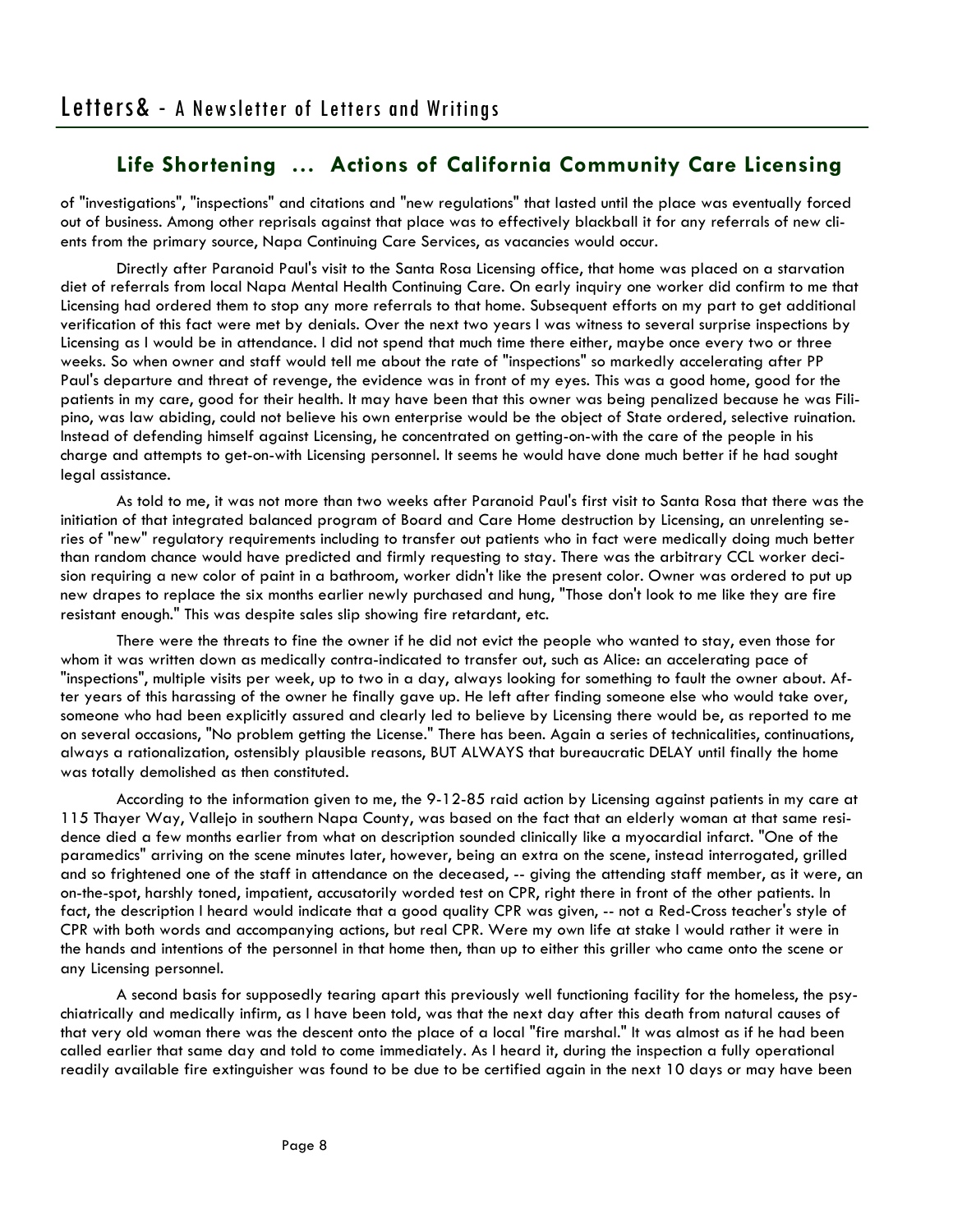overdue a few days for the local extinguisher company's recertification. Did State Licensing intervene with the State Fire Marshal's Office or was this refusal to recertify updated fire extinguishers a local effort?

#### **DELETERIOUS EFFECTS**

 If any proximate cause were going to be assigned to any basic lack of care of the residents there, VERY high on the list would have to be the continual, by some called "harassing", inordinately frequent "inspections" of the facility by the State Licensing personnel, as if it had been targeted for functional and operational demolition to serve some other set of purposes: six "inspection" visits within five days while the personnel were also caring for the residents. In one particular 24 hour period reported to me, there were three severely accusatory "inspections", one of them at 1:30 AM. Big home, smaller home, group -home, home is a place where people sleep at night. "Residents" are people who are in good enough health to be counted on not to need someone awake at all hours in the event of emergency, this regardless of any quixotic, utopian ideal dreamed up by Licensing. B & C homes never were intended to be emergency hospitals, let alone acute care hospital wards.

 The act of requiring a homeowner to get-rid-of his watch dogs when the neighborhood does not have an entirely innocuous reputation seems the height of poor judgment and total lack of understanding of the value of watchdogs to warn the operator of any of the variety of events that a home owner can be alerted to by their barking. In all instances I am aware of, where there was some resident with a tendency to wander, the operator was a light sleeper who slept with one eye and one ear open. Any one who has read THE ACTIVITY OF LISTENING or has raised a child is clear how this works. It is not necessary in B & C homes to have someone awake at all times just because one of the residents might wet the bed. These accusatory inspections, appeared to have been intent on one sole function, that of demoralizing the personnel at the facility, of finding fault, any fault in order to issue another citation, levy a fine, bring the place of business to its knees, force its closure.

In my medical-psychiatric opinion, the severe mental stress and even distress inflicted by Licensing onto the personnel there could be expected to have placed an extra burden on both the owners and the personnel administering the plant and the care of the residents. This place was never "squeaky clean", I was pleased to note. It was a place in which the residents could feel comfortable living, without excessive demands being placed on them for conformance to someone else's standards in regard to their behavior or their prior living habits. In regard to another charge leveled, that inadequate staff were on hand to care for the residents I quote one clear headed lady, formerly living there: "I don't know what they (inspectors) mean. There were four nurses (staff) there all the time." She was a former technician at Napa State Hospital and usually knows quite well what she is talking about.

 The excessive, in my medical judgment even unreasonable, hazardous to the health of residents, demands of Licensing placed on several of the facilities where I have patients cannot but have a deleterious effect on the residents-patients living in these homes and convalescent hospitals. These, at any hour, inspections with the mandatory diversion of time commitment from supervising and directing staff to these invaders are also going to have the effect of severely preoccupying, especially of upper level staff. These actions, as they

IF ANY PROXIMATE CAUSE WERE GOING TO BE ASSIGNED TO ANY BASIC LACK OF CARE OF THE RESIDENTS THERE, VERY HIGH ON THE LIST WOULD HAVE TO BE THE CONTINUAL, BY SOME CALLED "HARASSING", INORDINATELY **FREQUENT** "INSPECTIONS" OF THE FACILITY BY THE STATE LICENSING PERSONNEL, AS IF IT HAD BEEN TARGETED FOR FUNCTIONAL AND OPERATIONAL DEMOLITION TO SERVE SOME OTHER SET OF PURPOSES: SIX "INSPECTION" VISITS WITHIN FIVE DAYS WHILE THE PERSONNEL WERE ALSO CARING FOR THE RESIDENTS. IN ONE PARTICULAR 24 HOUR PERIOD REPORTED TO ME, THERE WERE THREE **SEVERELY ACCUSATORY** "INSPECTIONS", ONE OF THEM AT 1:30 AM. …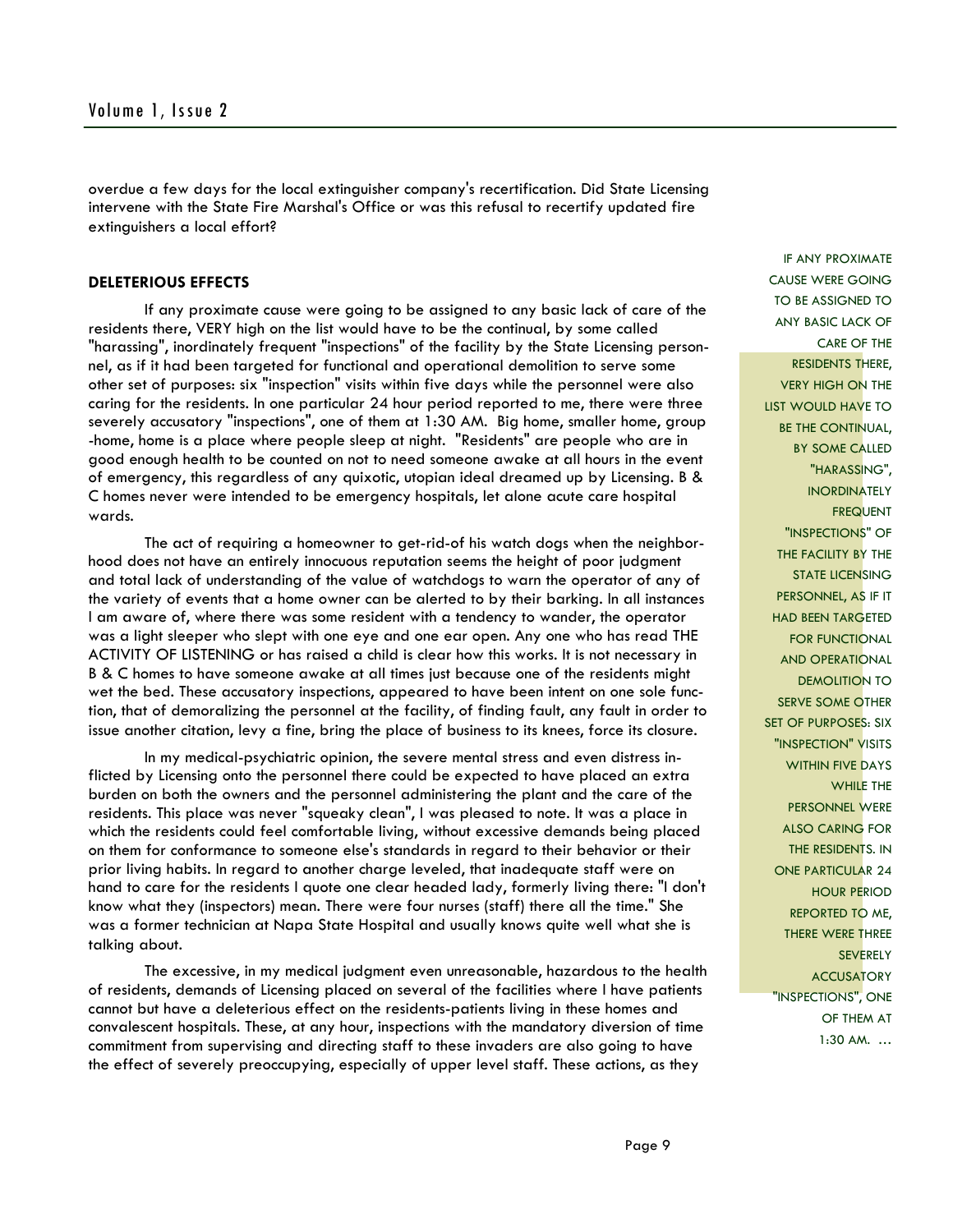are now being carried out, are not very little different from other terrorist actions. "Inspection?" - - At 5:30 AM on a Sunday morning?? By persons wearing prominent law enforcement badges? Into health providing facilities? To this point no one has been shot, but, nevertheless, people are dying from these actions.

 It is unavoidable that this relatively new cadre of internal security police of the State are going to detract from the care and time available for upper level staff to program for the improved care of their charges. Front line care of the resident-patient cannot help but suffer. When dad has just gotten a scalding scolding from the boss he doesn't have as much attention ready for the family at home. Hours and hours of precious staff direction and training and patient care time being taken up to cow-tow to the whims and caprices of power happy bureaucracts whose efforts and actions are effectively aimed at forcing mistakes, oversights in the care of the residents in these homes and nursing homes. "Patient identification wrist bands look faint to me." Resident fingernail care needs more attention. Diet cards in kitchen don't exactly match charted orders, sometimes are found to be behind by 12 hours in one of those surprise raids. Licensing personnel have characteristically been demanding, imperious, harsh and rigid. Almost invariably the highhanded, unrelentingly punitive approach taken by these personnel has been equated to "Gestapo" and "like the Gulag Archipelago." To the extent they are able to carry it off, they apparently believe the best way to gain submission to their demands is to be forceful, unrelenting, harsh, punitive, intimidating and demanding in their dealings with the homeowners placed on their hit lists, levying fines on what at best are marginally profitable enterprises that try to form the bulwark against homelessness, that are the bridge between being hospitalized (or locked up) and being homeless.

 On more than one occasion I have heard CCL personnel making degrading remarks in public about homes and convalescent hospitals that fall under their jurisdiction.

 A few years ago a psychiatric case resident died in a B & C home. He had been receiving good home care, staff following medical instructions. Within eight hours of his death, the social workers of Licensing were accusing staff of having caused residents death, implying that charges of manslaughter could be expected against them. This would be pretty frightening to anyone. In fact it was found that resident had ingested an over quantity of one of his medications. The first family words to the doctor after family learned of his death were "Did he over dose?" implying that there was a history of that problem that had been concealed from medical and residential care personnel. You see, many psychiatric patients become quite skilled at faking the taking of their tablets, concealing them in their mouth to later throw them away or stash them. No matter how skilled personnel become at checking to see that a patient-client has taken his tablets, don't forget that the patient who does want to conceal that he hasn't taken his meds has had far more personal experience at hiding his medicine in his own mouth than any other person can ever have at checking out his particular mouth. In this particular case instead of the matter stopping there, however, apparently this grieving and later feeling aggrieved family were encouraged, probably in no small way by the actions of public agents, to sue that B & C home. Such events cannot help but detract from the time and attention otherwise available for care of the still living resident-patients in that home.

## **MEDICAL AWARENESS AND CONVERSATIONS WITH LICENSING**

 A group of physicians that I meet with on a regular basis have of recent become quite concerned, even distressed with the medical consequences to our patients resultant from the actions of Licensing against homes that in our judgment are of good quality. We have been wondering about what is beginning to look like a systematic attack by Licensing against numbers of these homes. Licensing's actions are ALWAYS AGAINST. Stricter legislation and/or more Licensing regulations leading to more fines and more stringent punitive measures is no answer to the care of these refuges from homelessness; is no answer at all to any of the alleged shortcoming of the vast majority of dedicated personnel and homeowners providing REAL homes, service and care to the elderly, infirm and mentally ill. In my medical opinion, Board and Care Homes AND their residents were medically far and away better off before the advent of the Community Care Licensing State Police. The medical consequences of their unhealthful actions have resulted in premature deaths of so many innocent elderly. The excessive numbers of moves have been causative of repeated episodes of grave deterioration in mental illness cases.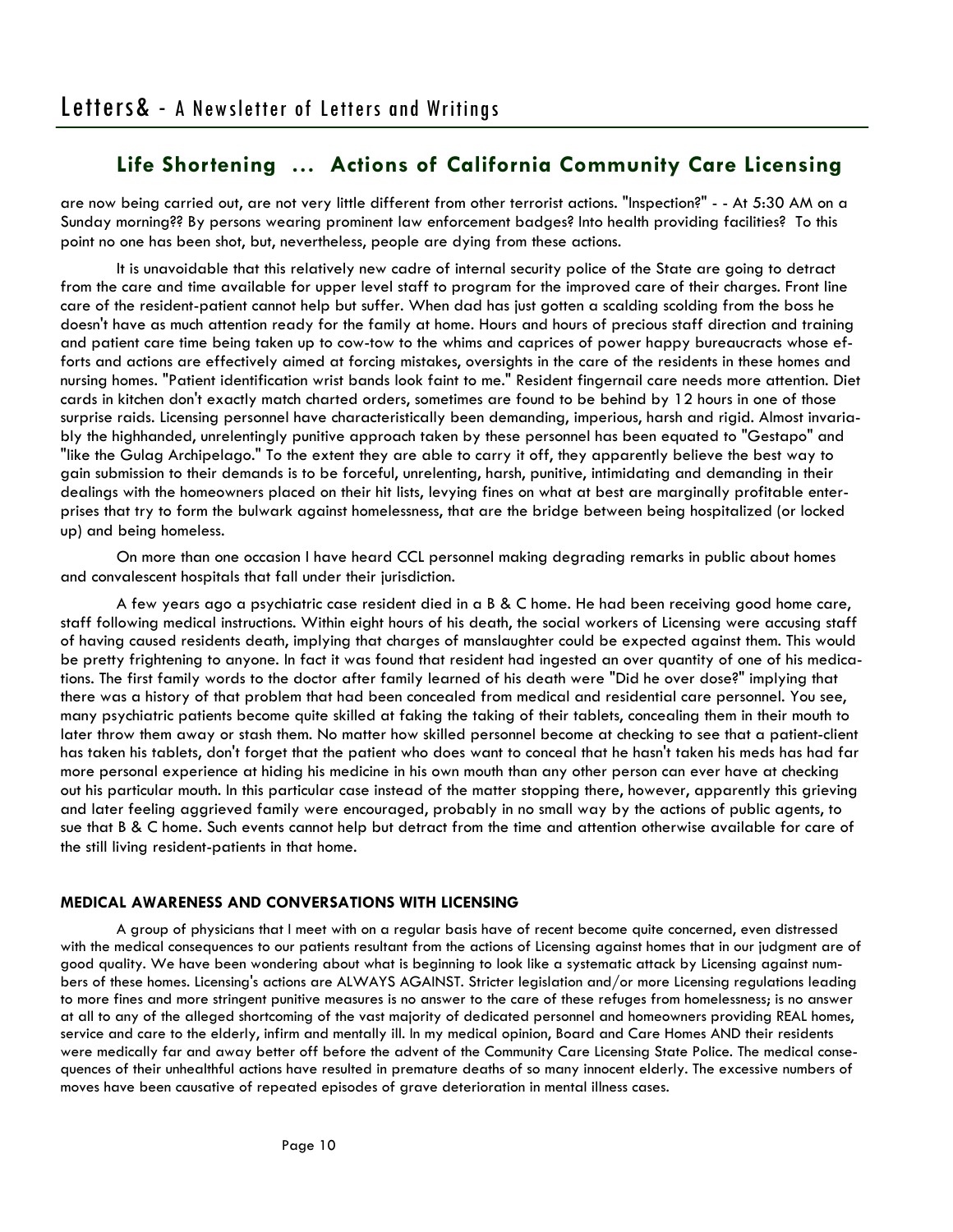At a recent meeting of this same group of physicians, we had a representative in from Licensing. To the observation that Licensing holds and conducts its own hearings, to determine its own regulations and rules, notifies and invites as witnesses those of its own selection, sets its own times AND postponements for these hearings, he merely smilingly acknowledged and changed the subject. When it was pointed out to him that characteristically, Licensing does not ever inform those whom it is citing what their recourses, alternatives or options are, ie, Licensing never gives the equivalent of a "Miranda", he responded that this would be a reasonable thing for them to do and that he would so inform his superiors of this (particular) concern of ours. Nothing back so far. In fact there has been no response to our follow-up correspondence to him for over four months. The view of this group of physicians is that Community Care Licensing has become quite clearly more interested in its own regulations and their enforcement, in their own codes, in their own box-scores, than in the care of patients or the results of their actions against the places these otherwise homeless do call home.

 As I listened to that representative from Licensing early this year, he was quite explicit that Licensing has no intention of "lightening up", ie of seeing that patient care comes first and rules are for the benefit of patient and patient care. With their Administrative Code, they are relieved of any need to let compassion for patients and patient care considerations enter the scene. Apparently as long as they can wrap themselves in their own cloak of righteousness for their REGULATIONS' sake then they need have no concern for the effects on the lives of those UNDER THEIR JURISDICTION with whom they are so drastically intervening with their life threatening actions. Typical bureaucrateze reason for doing something - - "I have to abide by Title 22 of the Administrative Code. I DON'T HAVE ANY CHOICE."

## **COMMUNITY CARE LICENSING HAS VERY LITTLE CONCERN WITH THE INTENT OF THE LEGISLATIVE ACT THAT BROUGHT THEM INTO BEING. IT IS ALMOST TOTALLY CONCERNED WITH THE LETTER OF ITS OWN REGULATIONS.**

 So what's new! The "Iron Law of Bureaucracy" first enunciated about a century ago, is that the primary purpose of any bureaucracy is the preservation and protective enlargement of itself. We can see evidence of that at every turn in our lives whether it is the local Redevelopment Agency or "The Invisible Bureaucracy" as it protects the expansion of the EVIL EMPIRE.

#### **CARE HOMES**

 Although some of the caretakers do not have a college degree facility with the English language, all of those I have had experience with, have had no trouble comprehending, either my instructions, requests from them for information, nor any trouble comprehending my written instructions. Their care of my patients has been of first rate quality. They have been able to reassure their clients including my patients after the frequent and troublesome visits of Licensing. They have been in the vast majority, authentically caring people whose caring showed up in the way that the patients-clients thrived there. Almost as an after thought, it was additionally alleged that the woman whose death was one of the allegations, had a decubitus on one of her buttocks. If true, this would have had to be because of the severity and frequency of the "inspections" sucking up so much emotional and mental energy AND TIME that in the acts of attempting to service the myriad of Licensing

WE HAVE BEEN WONDERING ABOUT WHAT IS BEGINNING TO LOOK LIKE A SYSTEMATIC ATTACK BY LICENSING AGAINST NUMBERS OF THESE HOMES. LICENSING'S ACTIONS ARE ALWAYS AGAINST.

**STRICTER LEGISLATION** AND/OR MORE LICENSING REGULATIONS LEADING TO MORE FINES AND MORE STRINGENT PUNITIVE MEASURES IS NO ANSWER TO THE CARE OF THESE REFUGES FROM HOMELESSNESS; IS NO ANSWER AT ALL TO ANY OF THE ALLEGED SHORTCOMING OF THE VAST MAJORITY OF DEDICATED PERSONNEL AND HOMEOWNERS PROVIDING REAL HOMES, SERVICE AND CARE TO THE ELDERLY, INFIRM AND MENTALLY ILL.

IN MY MEDICAL OPINION, BOARD AND CARE HOMES AND THEIR RESIDENTS WERE MEDICALLY FAR AND AWAY BETTER OFF BEFORE THE ADVENT OF THE COMMUNITY CARE LICENSING STATE POLICE.

THE MEDICAL CONSEQUENCES OF (CCCL) THEIR UNHEALTHFUL ACTIONS HAVE RESULTED IN PREMATURE DEATHS OF SO MANY INNOCENT ELDERLY. …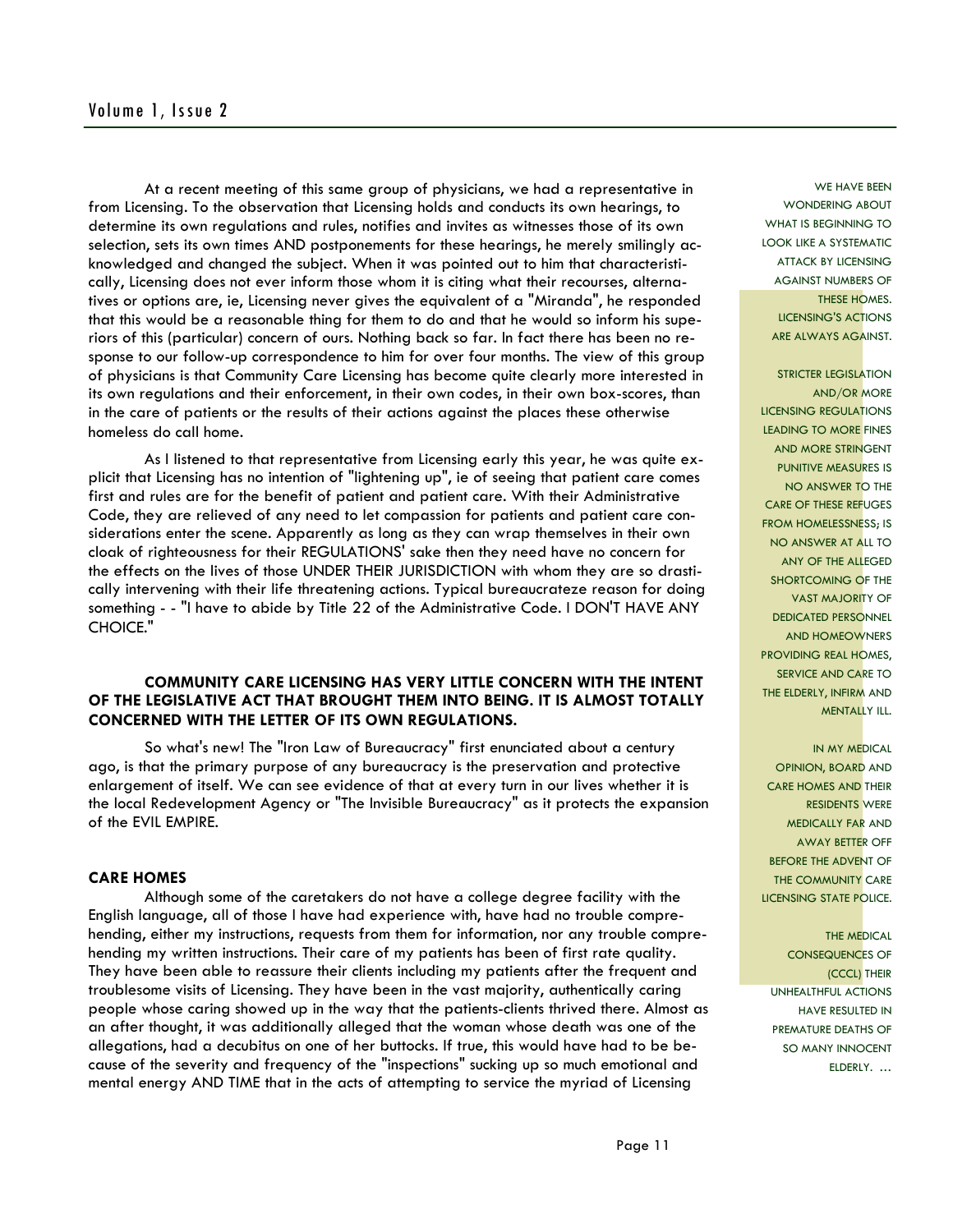orders and demands there might have been a temporary overpowering preoccupation of one of the staff otherwise so attentive to resident care. I had previously seen them handle many other cases of infirm people without problem. I can only add that were my own health and care or my mother's dependent on either the intentions and actions of the B & C owners and personnel OR Licensing, I would unhesitatingly choose any one of the B & C Homes they have so maligned.

 To the damaging, condemnatory, denigrating allegations brought out in the Little Hoover Commission report (titled "Community Residential Care in California -- Community Care as a Long Term Service", dated December 1983) this group of physicians that I belong to can only say: "We wonder where they looked. We are aware of some of the personnel who signed that report. We also note the total absence of any MD participating in the Study who in fact had first hand, on-the-spot dealings with real B & C homes." Any Blue Ribbon Committee of the legislature that passed or passes legislation based on this report, has done so based on disinformation, information that my group has been completely unable to substantiate in any way. We among ourselves cover well over 100 homes. Were there some significant percentage of truth to the allegations in that report, we would have expected to have seen some of those "rampant, dire conditions" which they reported. In addition, one of our members recently got in touch with both the health and the fire department authorities in both San Francisco and San Jose. Neither of these community's officials had anything at all adverse to say about B & C Homes in their areas. In fact, their comments about the Board and Care facilities they had personally viewed tended from good to glowing.

## **REAL ESTATE VALUATIONS**

 As an aside and not central to this letter is the fact that a few select owners and personnel seem to have inside information, have access to the inside track with some County and State agents, know months ahead which homes are slated for Licensing's destruction derbies. Certain individuals know well in advance which places are due to have real estate values suddenly cut in half or more by these convulsion producing actions of Licensing. So they get ready to step in and make their real estate killings when the places are finally knocked off by the legaleze rationalizations and raids on the lives of my patients, when the homes are emptied out. I can't help but be impressed by how a select few seem to be almost effortlessly accumulating choice pieces of real estate after the severe market devaluations caused by the actions of Licensing. This select few then almost as effortlessly seem to get some of the homes relicensed, reopened and then get them "restocked with a new supply of referrals" from the Continuing Care Divisions of the local County Mental Health Services. When these actions have been completed, presto the home is again back up to full market value and the select one has added a bundle to his net worth. I have watched certain other owners, apparently targeted for destruction, get strung out in endless, vain and usually useless efforts to get that elusive piece of paper, the operating License from CCL; complying with every request and order issued, their resources and personal lives stretched almost beyond endurance because of the endless delaying "reasons" given that were unwarranted from medical health, medical safety, medical welfare point of view of the residents living there.

 I can only deduce that there are other motives than those appearing on the surface to account for the selective implementation of the full fury and vindictiveness of the State Licensing Regulations. I have been impressed with the regularity some personnel have a secret smile as they talk of specific B & C Homes that later have become the targets of these overwhelmingly destructive actions.

#### **BUREAUCRACY**

 The bureaucracies involved in these matters along with their agents, with all the power supplied by men carrying guns can exert on any one, forcibly removed people from their homes, just like any other terrorist group. In the cases of people I know personally, they were not told what their rights were, received no "Miranda" equivalent, let alone a chance to talk to their family, conservator or doctor, let alone any lawyer one of them might have remem-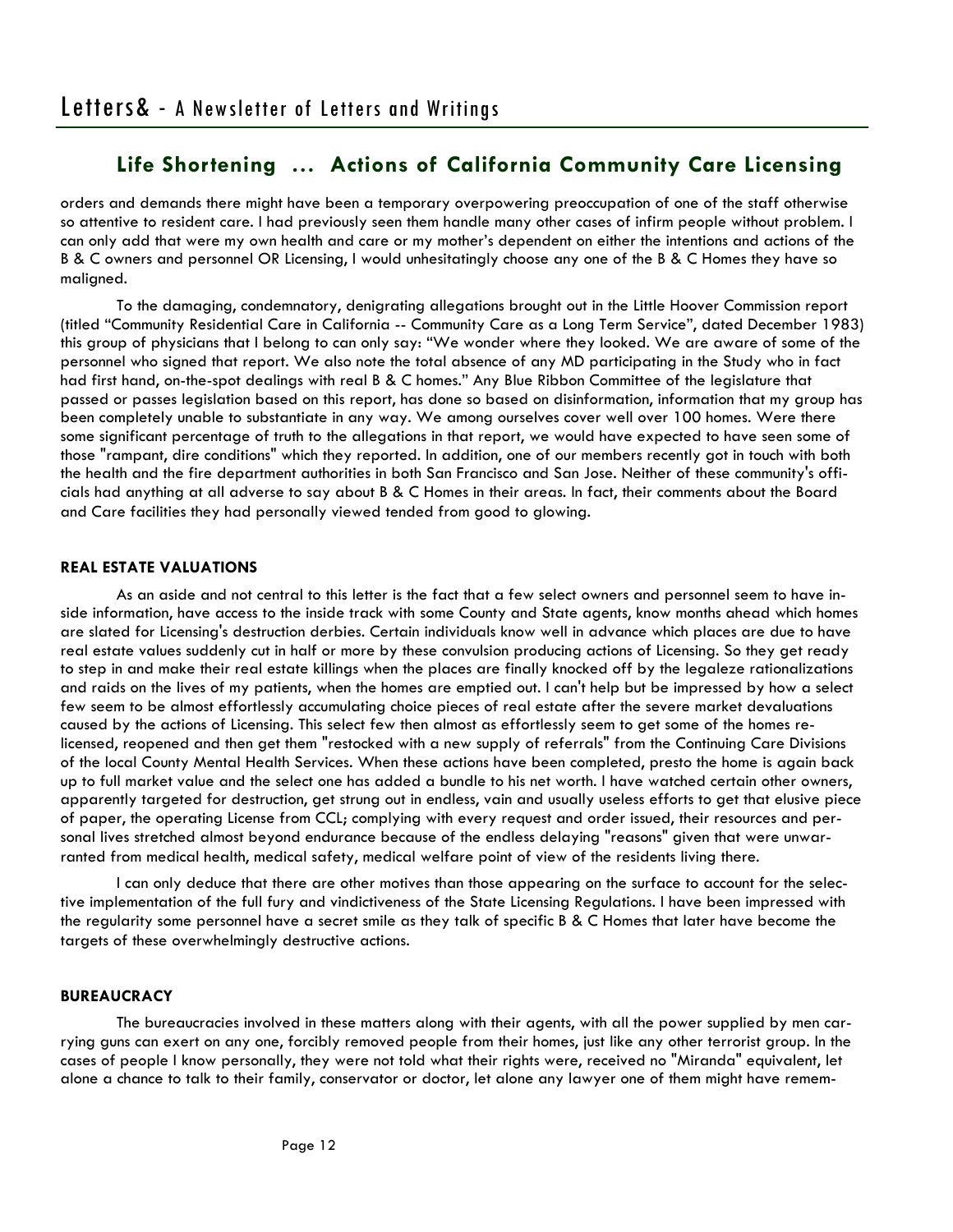# Volume 1, Issue 2

bered. You might say they were totally stripped of their citizenship rights, to then be herded like sheep to where? They knew not. The slaughter? Licensing would seem to operate with a total immunity from the Law, with total lack of feeling for any of the consequences to the health and welfare of any of these older people. AND the health consequences to these people are of major life shortening and illness precipitating significance. Every time I read about Licensing closing another home or facility, I shudder to think of the thousands of life days that are being arbitrarily amputated because of the essentially unilateral actions of what some have already termed the "zealots" of Licensing. It does not take too much stretch of the imagination to compare these actions with what the newspapers love to call "Atrocities" when that happens to some group that the Invisible Bureaucracy is protecting.

 Before and then directly following the 9-12-85 Licensing action it was almost as if the members of the "Invisible Bureaucracy" were making it as difficult as possible for the attending physician to gain access to the location of (his) patients. It was as if the "choke point" strategy were being applied to the information about where these people had been relocated to, these who counted on continuity in their professional relationship.

 I am clearly reminded of another series of events which unfolded here in Solano County Mental Health Services earlier this year and is referenced in a letter to Director of Solano County Mental Health Services dated 7-12-85. In that instance County MHS social workers first obscured and obstructed information about whereabouts of a recently discharged-from-hospital patient. They transferred him incommunicado to another residence unknown even to his mother with whom he had previously been living. They then, additionally, unilaterally decided to terminate the 12 year continuity of professional relationship of this severely and chronically ill patient with his physician solely on the basis of bureaucratic rationalizations, unrelated to any medical opinion to the contrary or consideration of the patient's mother's or patient's own preferences in his care and treatment.

 Talking to professional colleagues in this same field, my own experiences as reported here are not dissimilar to theirs. It is still hard for me to accept that the actions referenced here are typical of what may be coming to be accepted as the way to treat and care for the older, infirm and otherwise homeless people in this State. I do not want to believe this is the general direction that California Bureaucracies and Legislation are headed. Sometimes it is hard to hold onto a belief when events keep showing the belief to be contrary to what's happening at so many turns in ones life. Of course, I can accept that each of these "kidnappers", as bureaucrats, do not think that continuity of relationship is important, be it professional, or even perhaps personal. We all are familiar with how the State controlled Community Mental Health Services has SUBORDINATED CONTINUITY OF RELATIONSHIP to what they call "continuity of service."

 Yet since the beginning of written medical history, it has been the individual relationship that has counted. Regardless of how hard the envy promoting liberal tries to alter it, the fact remains that life spirit, elan, healthfulness arise principally from within the person and from his continuity of relationships. The best that we on the outside of another can do to promote health in another, even above antibiotics and psychotropic medications is to not remove a person from that which gives his life meaning, -- friends, possessions, familiar surroundings. This is especially true in the older person.

THE BUREAUCRACIES INVOLVED IN THESE MATTERS ALONG WITH THEIR AGENTS, WITH ALL THE POWER SUPPLIED BY MEN CARRYING GUNS CAN EXERT ON ANY ONE, FORCIBLY REMOVED PEOPLE FROM THEIR HOMES, JUST LIKE ANY OTHER TERRORIST GROUP. … . LICENSING WOULD SEEM TO OPERATE WITH A TOTAL IMMUNITY FROM THE LAW, WITH TOTAL LACK OF FEELING FOR ANY OF THE CONSEQUENCES TO THE HEALTH AND WELFARE OF ANY OF THESE OLDER PEOPLE. AND THE **HEALTH** CONSEQUENCES TO THESE PEOPLE ARE OF MAJOR LIFE SHORTENING AND **ILLNESS** PRECIPITATING SIGNIFICANCE.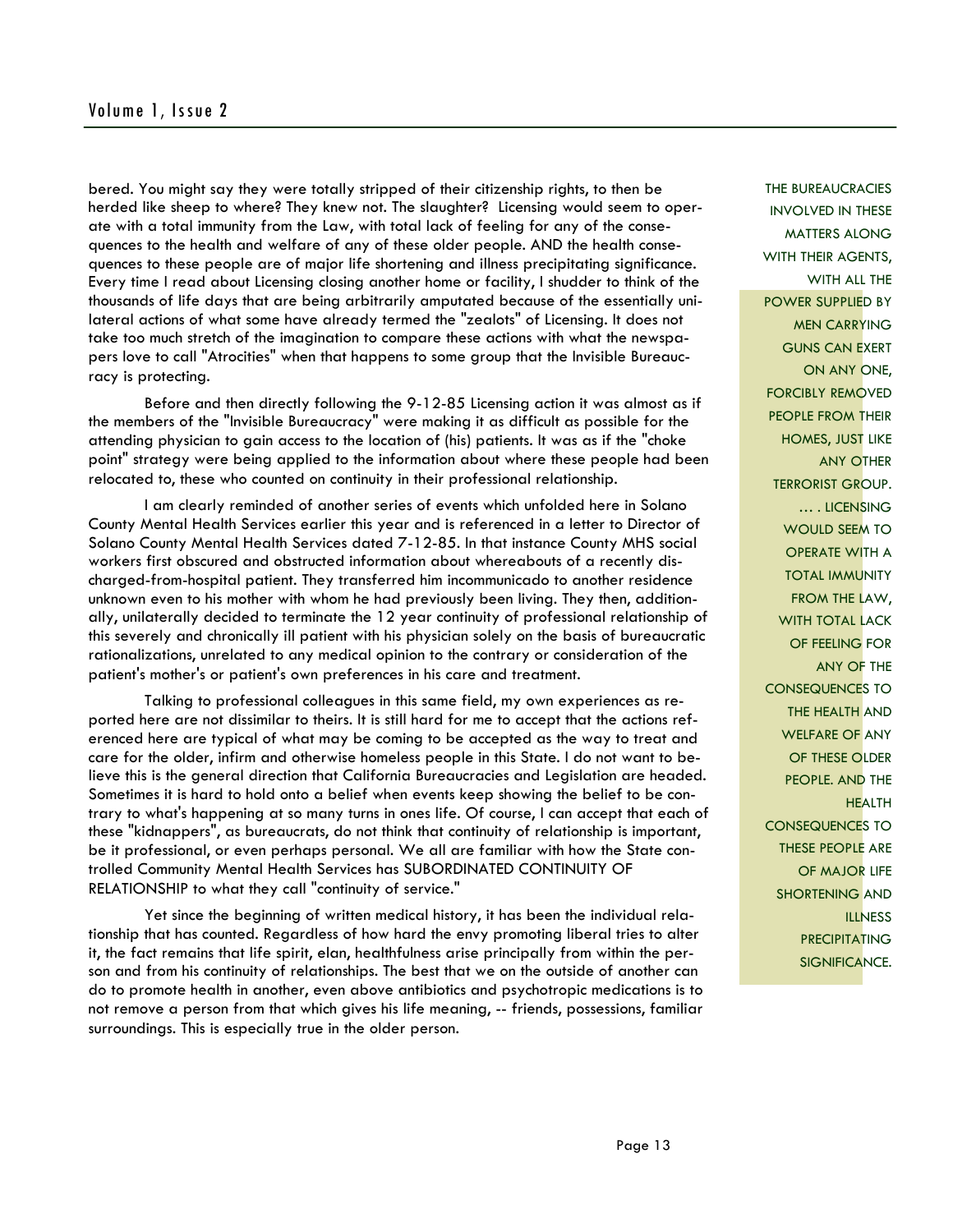## **RESIDENTS' PERSPECTIVE:**

 THE CONCLUSION TO BE DRAWN IS THAT IT WOULD NOT BE GOOD SENSE FOR ANYONE SO DIRECTLY CONFRONTED BY SUCH A MASSIVE DISPLAY OF GUN-CARRYING FORCE TO DO OTHER THAN BE AGREEABLE WITH THE VICTORS OF THE BAT-TLE THEY GOT CAUGHT IN AND THEN DO THEIR BEST TO INGRATIATE THEMSELVES TO THE MANAGERS OF THE PRISONER-OF-WAR CAMPS THAT THEY FIND THEMSELVES AS-SIGNED TO. YOU ARE NOT GOING TO PROTEST ABOUT YOUR RIGHTS THEN. IF LATER THEY FIND THAT THEY CAN MAKE A NEW DECENT LIFE FOR THEMSELVES AT THE NEW FACILITY THEN THE MOST THEY HAVE LOST IS THE MEANING OF THEIR LIVES, THEIR FRIENDS, THEIR FAMILIAR SURROUNDINGS THAT UP TO THE RAID FURNISHED THEM WITH THE MAJOR MEANING OF LIFE IN THOSE CASES WHERE FAMILY OR EXTERNAL FRIEND MADE THAT RARE OR NEVER VISIT.

IN SUMMARY, THE STATE LICENSING WAY OF HANDLING MY PATIENTS HAS BEEN SEVERELY HAZARDOUS TO BOTH THEIR PHYSICAL AND THEIR MENTAL HEALTH, HAS BEEN ENDANGERING THEIR HEALTH, SAFETY AND THEIR WELFARE AND IN SOME INSTANCES BEEN IN DIRECT DISREGARD OF MEDICAL ORDERS. THIS STATE AGENCY HAS BY ALL APPEARANCES TO A NON-LEGALIST, VIOLATED CALIFORNIA LEGAL CODE AND/OR THE **CONSTITUTIONAL** RIGHTS OF THOSE IT HAS BEEN INVOLVED IN MOVING AROUND.

 In summary, the State Licensing way of handling my patients has been severely hazardous to both their physical and their mental health, has been endangering their health, safety and their welfare and in some instances been in direct disregard of medical orders. This State Agency has by all appearances to a non-legalist, violated California Legal Code and/or the constitutional rights of those it has been involved in moving around. It has caused to them to be moved regardless of their preferences, treated them in the manner of criminals or livestock. As a non-lawyer, I would wonder if their actions could not be liable to a tort action if not being felonious in nature. Isn't it still against the law to gather up the competent person of another and without his permission, even against his objections, transport him and deposit him someplace else, in most cases even incommunicado? Or maybe State Licensing Regulations supervene the ordinary safeguards afforded by the law and due process. OR maybe these laws don't apply to older people, some of whom can be accused of getting confused when overwhelmed by overwhelming circumstances.

 We read in September '85 issue of "California Update" about Licensing revoking the licenses of 32 homes, and can only shrink in horror from contemplating the number of atrocities committed against the residents by these actions. Lives shortened to satisfy what? Some bureaucracy's, ivory towered, personally prejudiced view of how thing are supposed to be, to satisfy their own self made rulings? The number of lives so shortened by these actions far outpaces anything the white South Africans have even been accused of doing there.

 Your grandmother dies in your home and you could lose your home. Your fullpressured, operational fire extinguisher is shortly due or recently overdue to be recertified. Penalty: It seems Licensing is willing to torch your investment and without a second thought, risk the lives of those living there.

## **CALIFORNIA COMMUNITY CARE LICENSING TODAY:**

 Up to this point in our lives California Community Care Licensing has had no motivation to do other than treat the operators and personnel of Board and Care Homes and Convalescent Hospitals like they were running centers of cocaine dealerships or had become places where people took drugs and therefore had to submit to urine tests for drugs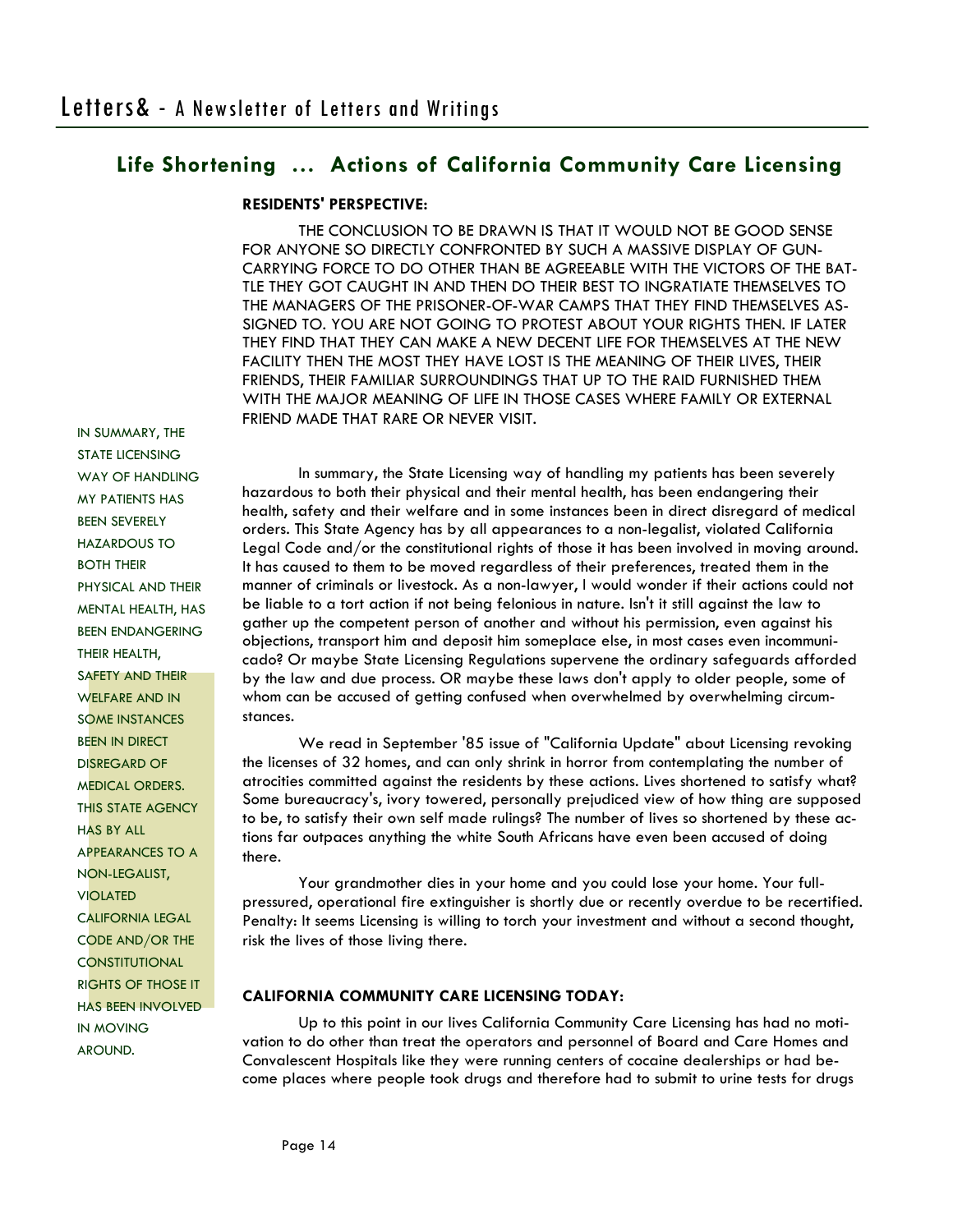2 to 4 times a day. As a bureaucracy, their only incentive has been the attempt to catch somebody "doing something wrong" according to their rules, interminable surprise "inspections", incessant demands to see more and more records to see if they can trip up the staff of a health facility and then every once in a while, celebrate like Christmas when a job has finally been finished off, or like New Year's Eve when they finally get to issue one of their brand new "AA Citations." Their only ACTIONS ARE AGAINST PRIVATE ENTERPRISES IN THE BUSINESS OF SHELTERING OF HOME-LESS AND NON-ACUTE MEDICALLY INFIRM.

 From all indications they, CCCL have absolute powers over a rather wide range of various county departments and the personnel in them. They can order out the sheriff's deputies. They need obtain no warrants, have no need to observe medical conditions of those involved, are immune from "probable cause" reasoning, need not be concerned with property rights of those being disappeared by them. Carrying off the protesting competent person can be done with immunity. The contracts of a person for room and board with another legal entity at a specific residence are in fact no longer valid when CCCL unilaterally decides they are not. Licensing gives every indication of having AWESOME COERCIVE LEVERAGE over those it is associated with, let alone those who fall under its jurisdiction.

 As sold to the Legislature a few years back, wasn't the intent of this Agency generally to promote conditions for the better care of those in B & C homes, in the community based psychiatric locked facility and in the convalescent hospital? This intent seems to have gotten lost in their worship of their own rules and rule making abilities. Now they would seem more intent in establishing and verifying to the media how absolutely essential these absolute police powers of theirs are

## FOR THE ABSOLUTE GOOD OF THE STATE

 The only praiseworthy event for any of the personnel in this police program would seem to come from the number of BLEMISHES they can find or can allege to have found at the places, toward the goal of an ultimate smashing success at proving it. Proving what? Their invincibility and immunity from consequences? The points for promotion of personnel within that agency would seem to come from the numbers of places they can prove should be run out of business because the homes and health facilities do not measure up to a combination of their "objective regulations" and their own individual subjective views of what a "good place is supposed to look like." These are the acts of tyrants.

#### **PROPOSAL FOR A SOLUTION**

 It is proposed here that we turn to advantage their energies, not try to blunt them. I suggest that we harness the zeal and crusader zest in these personnel.

 It is a fact that repetitive moving for the sake of moving is defeating to life and to health for the old and the mentally ill. It is clear that stabilizing the environment is far more health promoting to these clients than bathroom color or curtain replacement or recency of fire extinguisher certification. Any home should be viewed as an Eco-System. This should be especially true for the B & C home of the mentally ill, the elderly, infirm or homeless. Wasn't that one of the elements of the "Friends Can Be Good Medicine" campaign being pushed by the Department of Mental Health a few years back?

 A more reasonable program for CCCL to be involved in, would be that of FOSTERING good CONTINUING RELATIONSHIPS within the facilities themselves as well as within the community of these community based care facilities. Minimal attention to some form of standards of care by Licensing would probably be unavoidably required by the media as the ultimate authority. Actually, as I am sure you appreciate, it is definitely to the advantage of the owner-operator to do what he can to keep his clients healthy and have them want to stay with him. Breaking in a new resident, getting to know him and his idiosyncrasies is time consuming and costly of staff time.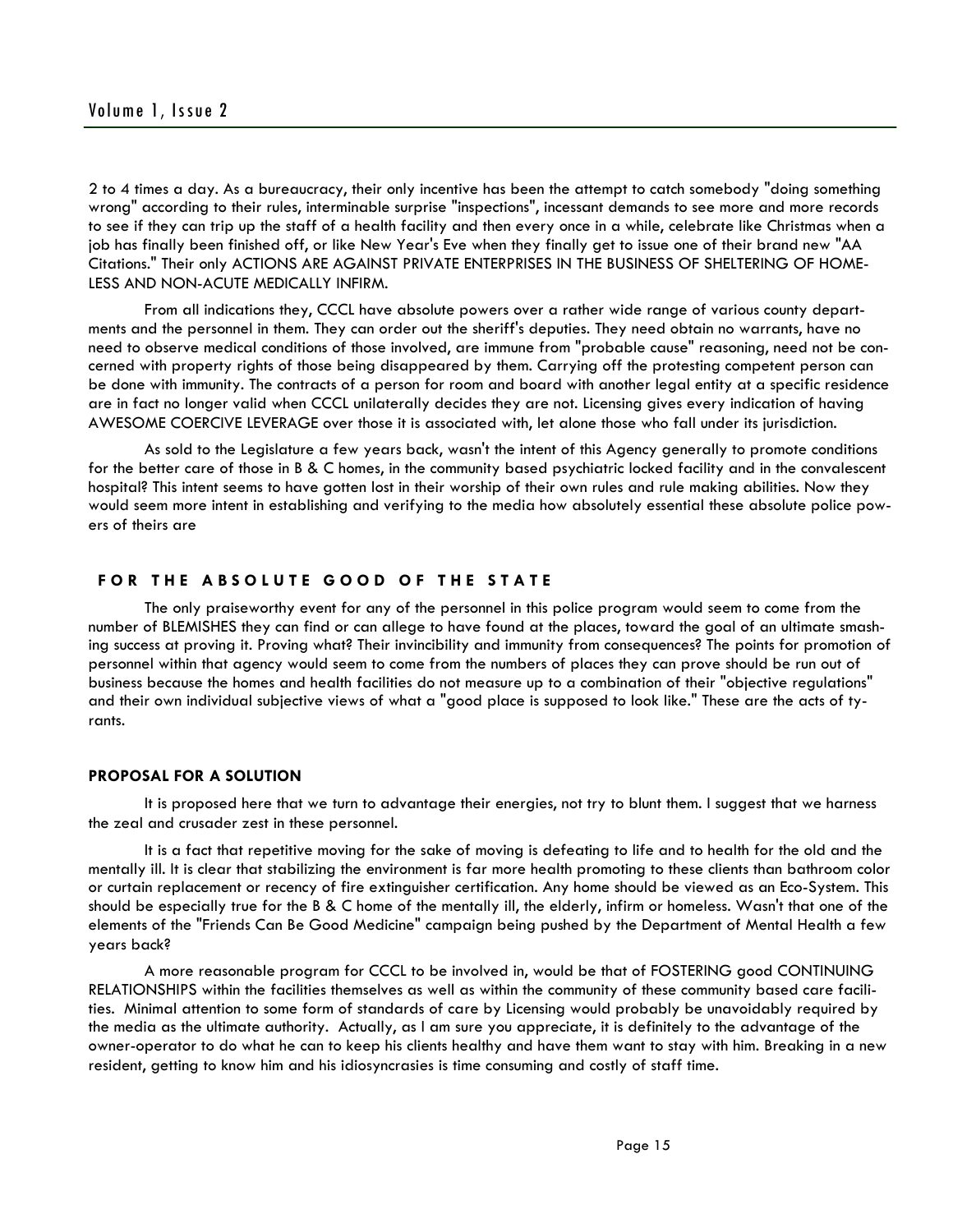In order to be truly effective for the residents, any Licensing program and its personnel should more properly be tied in with the better operational functioning of the facilities. I believe that the job descriptions of Licensing workers should be rewritten so they then become "Facilitators" for the facilities instead of just knit picking and home demolishing "Evaluators." A portion of their performance ratings and promotional opportunities should be tied in with how well the homes over which they have jurisdiction are functioning, how well these places are enhancing and fostering the health of the residents. They should get on-the-job ratings from those they still supervise. This is quite well received in other places, both public and private. Don't some institutions of learning get the students to rate the teachers? Certainly in places offering Continuing Medical Education courses, they ask for feedback from those instructed after a teacher completes a class or a course. The Army's studies on combat unit morale, more than amply demonstrated the value of feed back and continuity of relationship, didn't they?

 The feedback to these Licensing agents could be objectified. The more stable the population at a place the better the mark. Facilities running near or at capacity offer both more profit and more incentive to the owners. Repairs in these marginally profitable places can then be better planned, upkeep maintenance can be programmed and scheduled more reliably. Owner and staff then can program into the home those features and attractions that attract the restless resident into staying.

 To be objective in measuring Licensing personnel performance it is best to get a numerical value that is verifiable. Toward that purpose I recommend something similar to the following:

EACH HOME SUBMITS a monthly (or quarterly) score-report on its Licensing Facilitator that contains values

1) Stability in location of homeowner-operator-administrator-whatever.

2) Continuity of relationship, stability of resident population.

3) Number of by-appointment, facilitating hours by Licensing to home.

## **HYPOTHETICAL EXAMPLE:**

 In Lena's B & C Home, Lois is the assigned License Facilitator. Lena has run her home steadily for the past 28 months. She has 5 residents and room for a sixth. She is at 5/6ths of her optimal capacity.

#### Residents are:

for:

- 1) Al came 40 months ago. This was before Lena bought the place. 5 months after Al arrived he had a heart attack and was hospitalized for four weeks then returned home there. This makes Al's CONTINUOUS TENURE there now 40 months minus 5 months and four weeks or 34 months.
- 2) Josie came there 8 months ago and continues.
- 3) Cookie arrived 52 months ago, broke her hip 44 months ago and came back home a month later. Cookie's CON-TINUOUS TENURE is 43 months.
- 4) Art came 19 months ago, had outpatient surgery 16 months ago, likes it here. Art's CONTINUOUS TENURE is now 19 months.
- 5) Gladys arrived 7 weeks ago on referral of her daughter. Her CONTINUOUS TENURE is now 2 months.
- 6) This bed is now empty, awaiting a referral.

 Lois, the assigned License Facilitator, came by appointment three times this last month, on the 8th for well over a half hour, on the 16th for over an hour and again on the 23rd when she was busy with Lena, staff, looking around, talking to some of the residents and on the phone -- for two hours, when she had to leave for another appointment. Lois was in that home for a total of four hours the month just ended.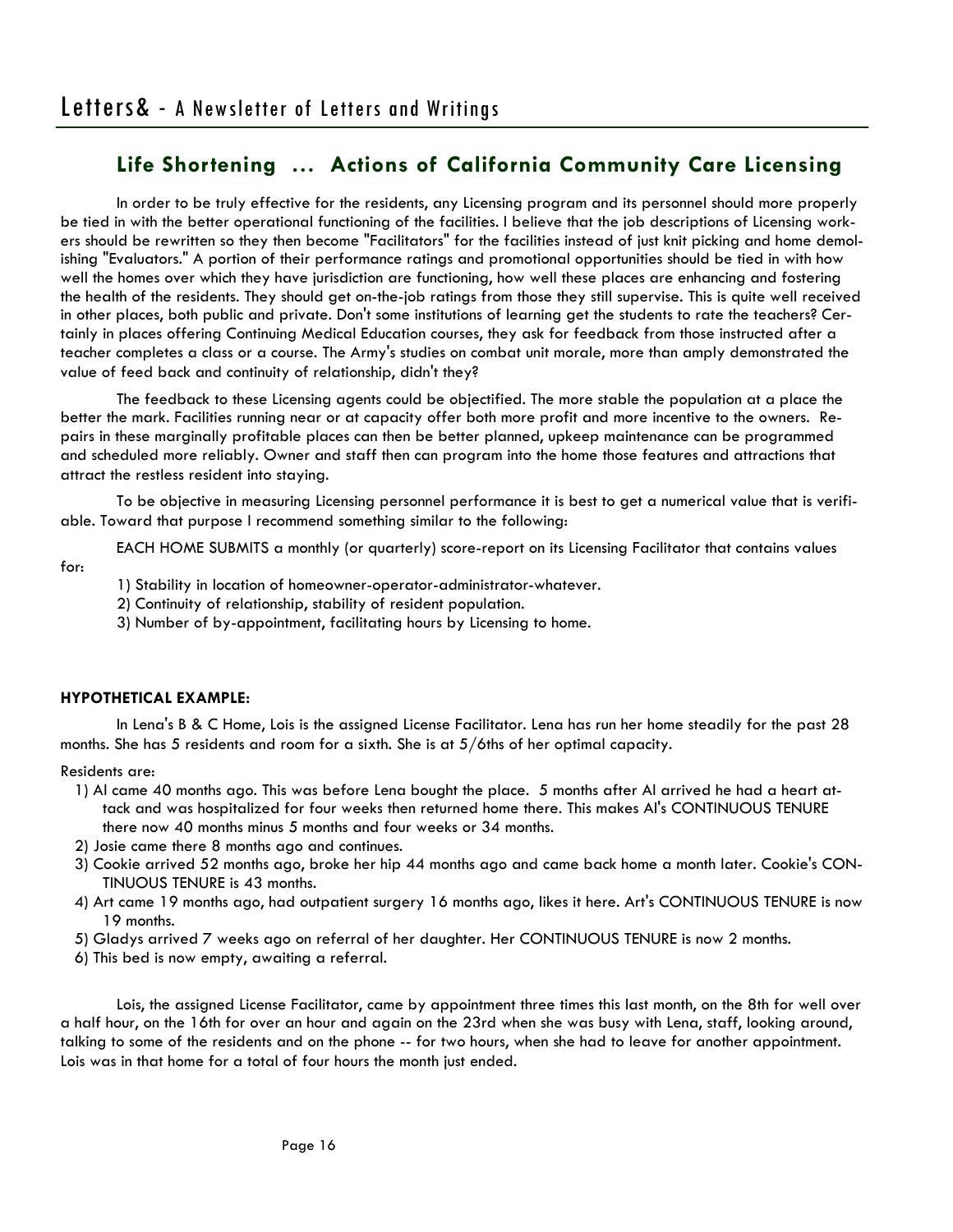On the last visit of the month Lois assured Lena all was in order in the home, reminded her to be sure to take care of the extinguishers. The next time Lois called, Lena told her the new patient had arrived a day early, but it worked out well and her reputation with the fire marshal had been saved. AND that the next time Lois was there Lena could give her the previous month's box score for Lois's records (this portion of Lois's performance report for the rating period). This was a part of the contract between them.

| With the above numerical information we can devise a score:                                                                                                        |  |  |
|--------------------------------------------------------------------------------------------------------------------------------------------------------------------|--|--|
|                                                                                                                                                                    |  |  |
| Al's continuous tenure 34 months  34<br>Josie has been there 8 months  8<br>Cookie back home since her hip 43 months  43<br>Art's been around steady 19 months  19 |  |  |
| For a total combined resident<br>continuity of relationship of 106 months  106                                                                                     |  |  |
| Resident population continuity-of-relationship stability<br>Divided by 6 (the six bed capacity)                                                                    |  |  |
|                                                                                                                                                                    |  |  |
| LOIS'S LICENSING FACILITATOR SCORE FROM LENA'S HOME WAS THEN  50                                                                                                   |  |  |

for the month just completed.

#### **Notes and Comments:**

- 1. The longer a B & C operator is in a location, the more experience, skills and ability she has accumulated in getting the place running efficiently and well for both her own benefit and the benefit of the residents living there. The better she has become at caring for her charges, getting them to appointments, servicing their needs and wants, summoning or securing assistance, like for emergencies.
- 2. The longer residents are around each other, regardless of how the outsider may view their methods of relating, the more healthful their stroking becomes to each other. Another way of saying it, the more they feel like family to each other (INCLUDING expressed annoyances, animosities, antagonisms, affections and all), the better the net health benefit that comes from the continuity of relationship in the largest majority of instances.
- 3. The "tenure" of any client's attendance starts over when he has an absence of more than a six consecutive nights, whatever the reason for absence. This has to do with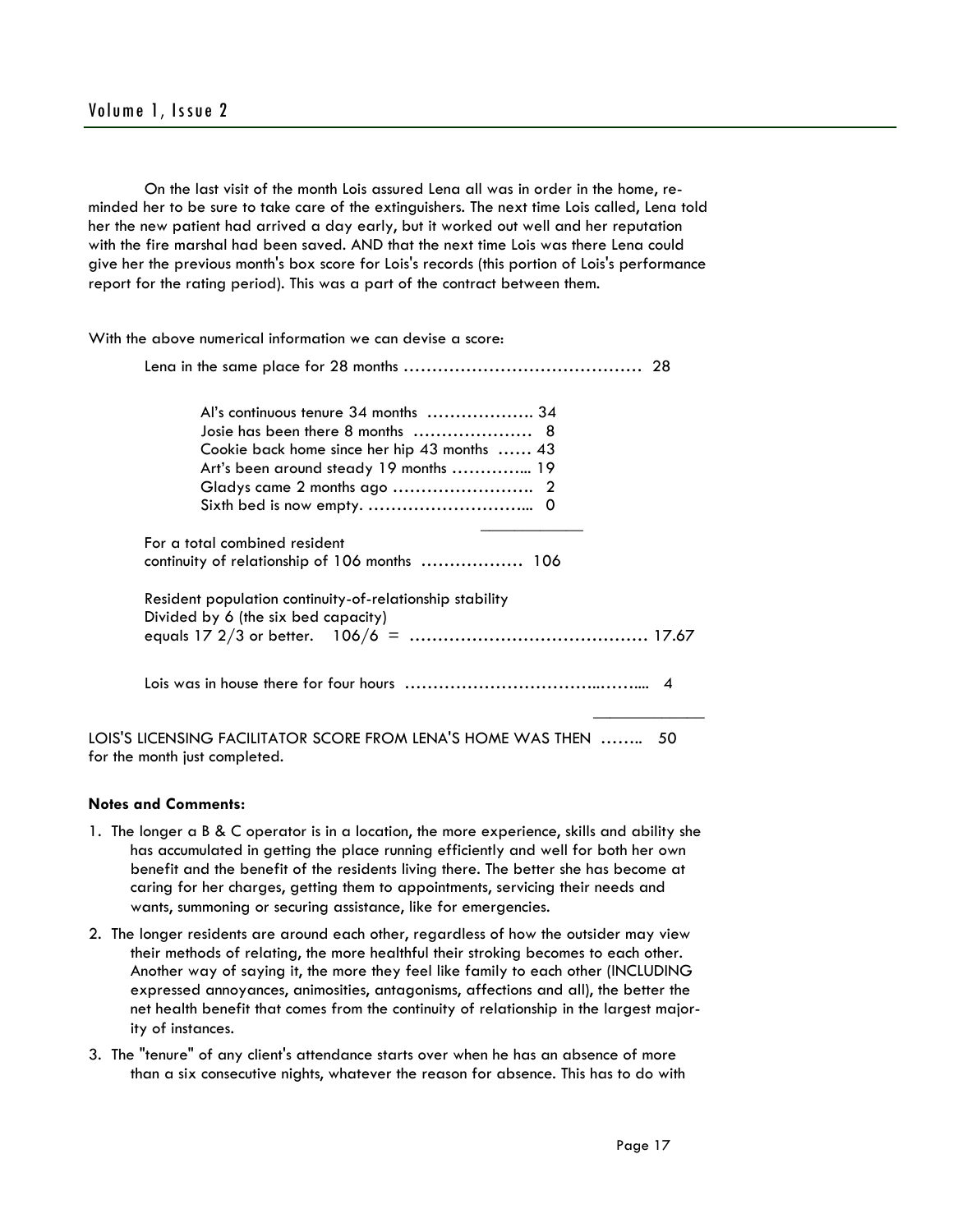the biological-medical significance of that critical time interval in terms of how individuals experience their continuity-discontinuity of relationships to each other. The "six day" stopwatch-clock is one of those clocks we each carry with us in our heads, in our relationships.

- 4. The titles of the Licensing personnel should be changed from Evaluator, to another term, here proposed as Facilitator in order to reflect the change in orientation of the duties of that agency's personnel. "Evaluator" now means an-immune-from-theconsequences type policeman.
- 5. In this hypothetical example, while Lois was at the place, variously she and Lena went over the in-house programs and activities, devised some new and revised others. Lois knew where Lena could get a good second hand stove that was far more fuel efficient, found out from Lena how much Lena had been able to save by putting neon lighting, swapped a couple of recipes with her, etc. Lois noticed a couple of toilets that wasted water and told Lena how she had fixed her own at home. During one of her visits she noticed the fire extinguishers needed to get recertified in another week or two and told Lena about it and that the fire marshal was getting pretty tough about those these days. Lois heard in passing that 79 year old Mildred had complained of two recent faint spells and looked kind of pale a few days back. Listening then a little more she heard Mildred had been a bit extra "tired", lost some of her appetite and told of a little "indigestion." To these (potential symptoms of a heart attack) Lois suggested to Lena it might be good to call "the physical doctor" for an appointment for Mildred today or tomorrow to check Mildred out. On one of these visits Lena asked if Lois knew of anybody who could be referred to use her one open bed. Lois got on the phone to local Mental Health Continuing Care Services and talked to an old friend and found, yes there was a client who needed a bed in three or four days.
- 6) This form of program would also discourage the current practices of numbers of (maybe unknowingly mischief bent?) social workers as they encourage mental illness residents -patients into Childlike rebellious based demands to move. Particularly to the unstable psychiatric patient, the other side of the hill always looks greener, especially as it is sold by the recruiter to the new placement. These moves to so-called more independent, less restrictive settings are usually encouraged under the rubric of "You have your legal rights", to change home location. Quite often these are made in the face of medical recommendations that a move is currently not in patient's best interest, will lead to another episode of grave deterioration in the person's illness. Each regression and re-hospitalization only leads to further, extended continuation of the person's dependency and inability to extricate himself from that dependent position in life. On the other hand, we are all aware that jobs of thousands are dependent on the numbers of the socially dependent not becoming less so.

 While this "Solution proposal" scenario might on first reading seem fanciful, farfetched, even unrealistic, I do not think it is too far out of line when the population at large and the popular politicians of the State, get to hear it. Especially when they hear what it is intended to replace and what is now being carried out against the operators of our B & C homes to the severe detriment of the less able of our society.

THE LONGER RESIDENTS ARE AROUND EACH OTHER, REGARDLESS OF HOW THE OUTSIDER MAY VIEW THEIR METHODS OF RELATING, THE MORE HEALTHFUL THEIR STROKING BECOMES TO EACH OTHER. ANOTHER WAY OF SAYING IT, THE MORE THEY FEEL LIKE FAMILY TO EACH OTHER (INCLUDING EXPRESSED ANNOYANCES, ANIMOSITIES, ANTAGONISMS, AFFECTIONS AND ALL), THE BETTER THE NET HEALTH BENEFIT THAT COMES FROM THE CONTINUITY OF RELATIONSHIP IN THE LARGEST MAJORITY OF INSTANCES.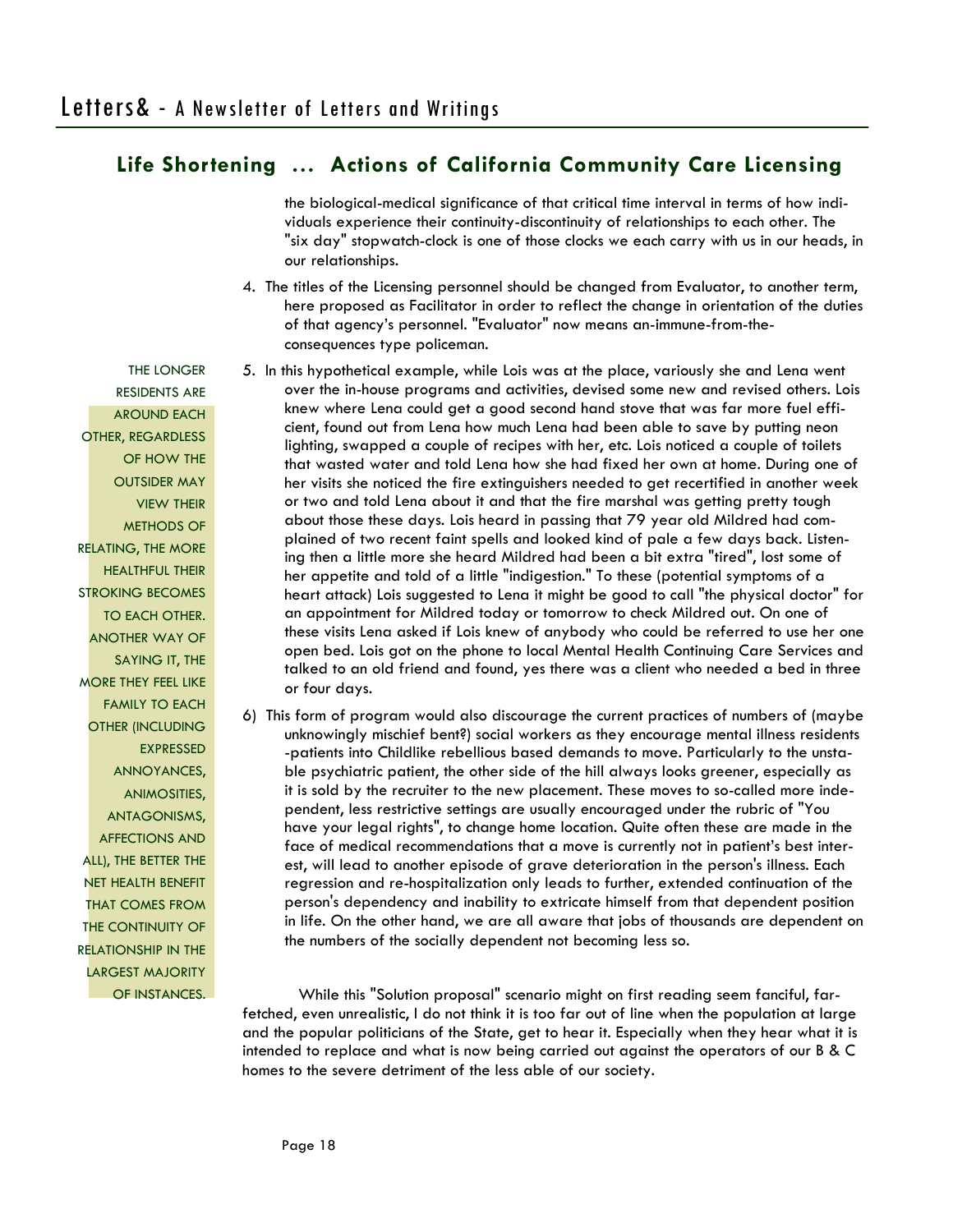Those individuals in Licensing whom I have talked to or argued with, on the whole appear to be decent individuals. In my experience, however, their minds have been quite closed in any discussion of the effects of their actions on those they are moving around. They appear to either be grossly uninformed or misinformed about the observable medical health results of what they are doing to those who fall under those who fall under their jurisdiction, ie the resident.

 Most people including Licensing personnel, I believe, would prefer get-on-with style encounters with another, given any decent chance for one. Those members of Licensing I have personally met have sounded like they could be pleasant to know except for having the job of, from their point of view, being in the position of a tax collector or field investigator for IRS, thus putting on their super hard exterior. Probably from the point of view of most all of their personnel, the first order of business has been and is: Do what it takes to keep your job. The things they have been causing to residents of these facilities, however, have been even worse than they have even imagined. Their activities, as presently constituted, are literally extremely serious health hazards to those I see and care for, causative of illness and even leading to deaths.

# **CONCLUSIONS:**

- 1) The cost in human lives, in the shortening of lives and aggravation of illnesses has been greater since the legislature created what is now Community Care Licensing than before its advent on the scene in California. Fines and other additional punitive measures against the homes and convalescent hospitals for these residents is surely guaranteed to increase the suffering of those in need of a place they can call home.
- 2) Community Care Licensing precipitated health care costs to the State have far outweighed any benefits. The annual hospital bill probably runs into the 10s of millions of dollars annually and may be above that, if my own single professional experience is any indicator and Licensing's actions continue at the present level. I am personally unable to see any net benefits to the citizenry of the state, to the man on the street, to the elderly, or to the taxpayer from this bureaucracy which seems to be immune from the law.
	- A) There is no net benefit to the elderly, homeless, infirm or mentally ill. Instead, they are being subject to conditions with severe health liability consequences.
	- B) There is no net benefit to the private homeowner, business operator. Instead, he is subject to ruinous, capricious actions of a nature that is severely disruptive to the care and ministering to the needs of the resident, unwarranted expenses and mental distress caused by the agency's current methods of carrying on.
	- C) There is no net benefit to the taxpayer. Instead, there is a new multi-million dollar added annual expense of an agency that would seem to have almost carte blanche immunity to invade certain private homes without search warrant, without probable cause; of an agency whose actions result in added millions of dollars of annual medical expenses to the poor, infirm, mentally ill and otherwise homeless.
	- D) There is no net benefit to the person on the street. Instead, there is a new category of plain clothed policeman on the street.
	- E) There is no net benefit to the homeless. Instead, there is a steady ongoing progressive loss of beds that the otherwise homeless could call home.
- 3) The inherent energies of the personnel in Community Care Licensing could be instead turned into more socially constructive channels. This will probably necessitate some legislative redirection.
- 4) This data would be much more readily and comprehensively understandable in terms of The Games People Play, except for the fact that were it written in that manner it could get sloughed off. You probably have a copy of the book "GAMES PEOPLE PLAY" by E Berne on your bookshelf right now. Community Care Licensing and it's operations can, however, be understood more succinctly if one keeps these games in mind with their gimmicks, dramatic "switches" and quite emotionally intense "payoffs".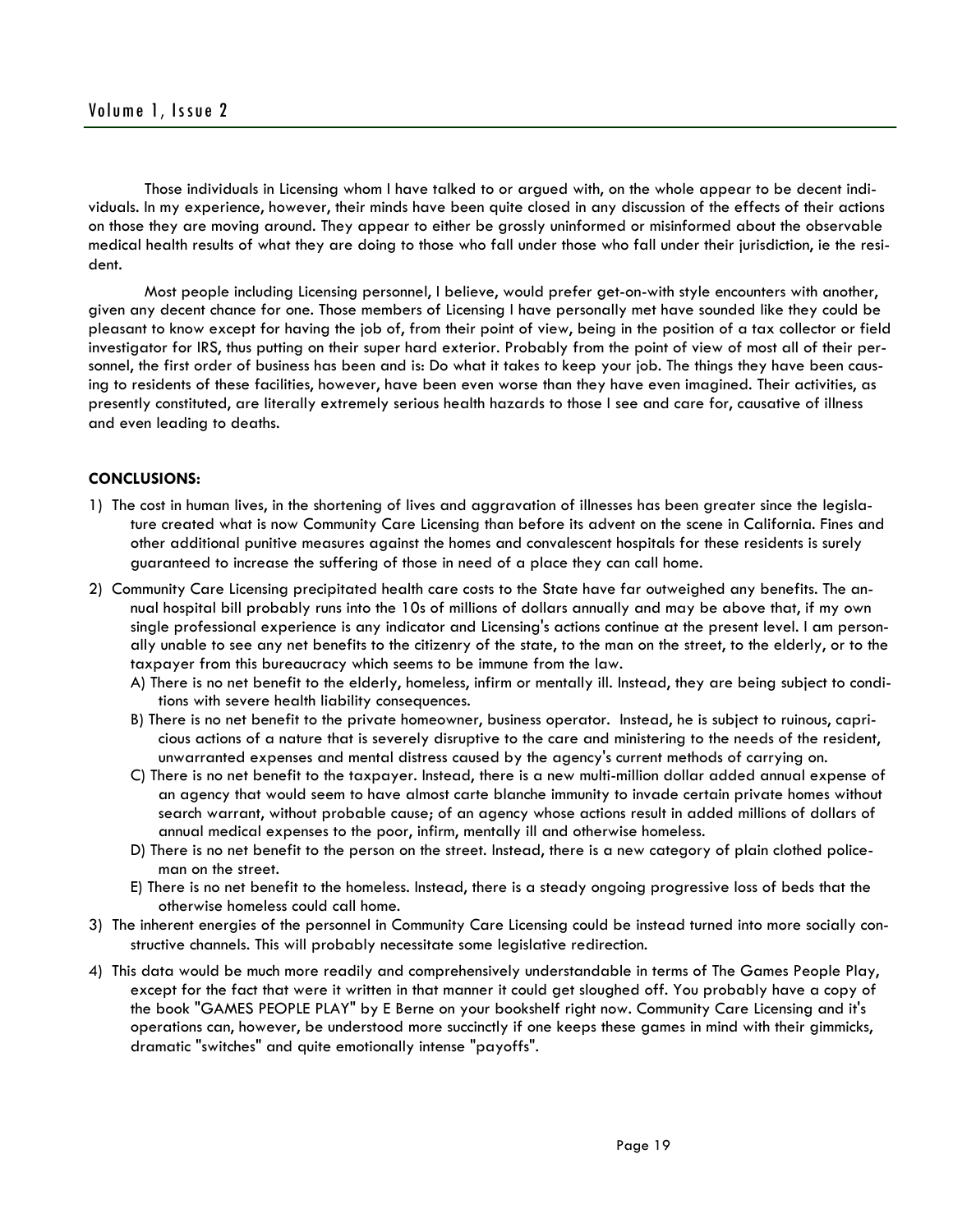To name only some of the games being played by agency personnel: "BLEMISH", second and third degree; "NIGYSOB" (Now-I-Gotcha-You-SOB), second and third degree; "IOTHY" (I'm, We're-Only-Trying-To-Help-You), second and third degree; "Look-How-Hard-We're-Trying", second degree; "See-What-You-Made-Us-Do", second and third degree; some "Sweetheart"; "Why-Didn't-You"-"No-But", second and third degree; "Ain't-It-Awful", second and third degree; "Corner", third degree; some "Harried"; "If-It-Weren't-For-You", second degree; "Let's-You-And-Him(Them)-Fight", third degree; some "Mental-Health"; "There's-Nothing-I-Can-Do-About-It", second and third degree; "Wooden-Leg", second degree; "TAGAWI" (Try-And-Get-Away-With-It), second and third degree. As you can see I have listed the "degree" of intensity of these games played by agency personnel. Third degree, as that volume tells, is rather intense, ie tissue damage often resulting.

 With few exceptions, the games played by Licensing that I have had the chance to witness or hear about, have come out with either GET-RID-OF pay-offs for their agency or have come out with GET-NOWHERE-WITH endings until later they were able eventually to GET-RID-OF the homeowner they had initially targeted to squash. This is not too much different from how the Invisible Bureaucracy operates as it spreads the cancer of The Evil Empire. The difference from other situations, such as when these home-owning people are allowed to privately govern their own affairs is that now there are NO GET-ON-WITH events between Licensing and homeowner. Only the outcomes of events backed by the police powers of the State occur: GET-NOWHERE-WITH and GET-RID-OF.

- 5) At every level and in every facility I have contact with, and where Licensing has jurisdiction, it is almost universally felt as loathsome, as interfering, as hampering to delivery of health services. This includes the Patient Councils themselves at some of the larger enterprises.
- 6) The Licensing practice of sanctifying each and every complaint registered to or sniffed out by them is unhealthy for the mental health of the community. It encourages demanding and dependent behavior. It encourages the proliferation of the expression of psychological rackets, of the activities of the psychological racketeer with his demands based on his personal vocal, publicized "outrages."

 A psychological racket in the expression of a specialized show of feeling that places a burden on the other person, is aimed at securing acquiescence to his personal demands. Psychological rackets are perhaps best exampled in the temper tantrums of two year old children in the grocery store when their demands are frustrated. "You don't let me have what I want, I'll be mad at you (and the whole world will see what a meany you are)."

 Sanctifying the demanding complaints of the dependent and the marginally aggrieved clearly works in opposition to the Golden Rule. It promotes violations of both the 9th and 10th Commandment, ie "Thou shalt not bear false witness" and "Thou shalt not covet .." These actions are disruptive to the efforts of people to get-onwith each other and privately work out differences.

- 7) Every move of these residents is accompanied by delays and mix-ups of their mail, delays of their checks, delays in their ability to pay their bills and take care of other obligations. Medical and social records can get misplaced. Personal information and possessions get lost. Every move to a new pharmacy can involve delays, misunderstandings. The ever present human potential for errors in care and medication dispensing is magnified and compounded by the transfers to new hands. Residents lose their funds. Personal understandings, staff with resident are broken.
- 8) If this agency is in the "Public Interest" I have yet to meet the members of the community who are receiving net benefit from it. If "Public Policy" is being served, then only the bureaucracy has the authority. It is the members of the community who must bear the responsibility and consequences of its actions, pay for its continuance.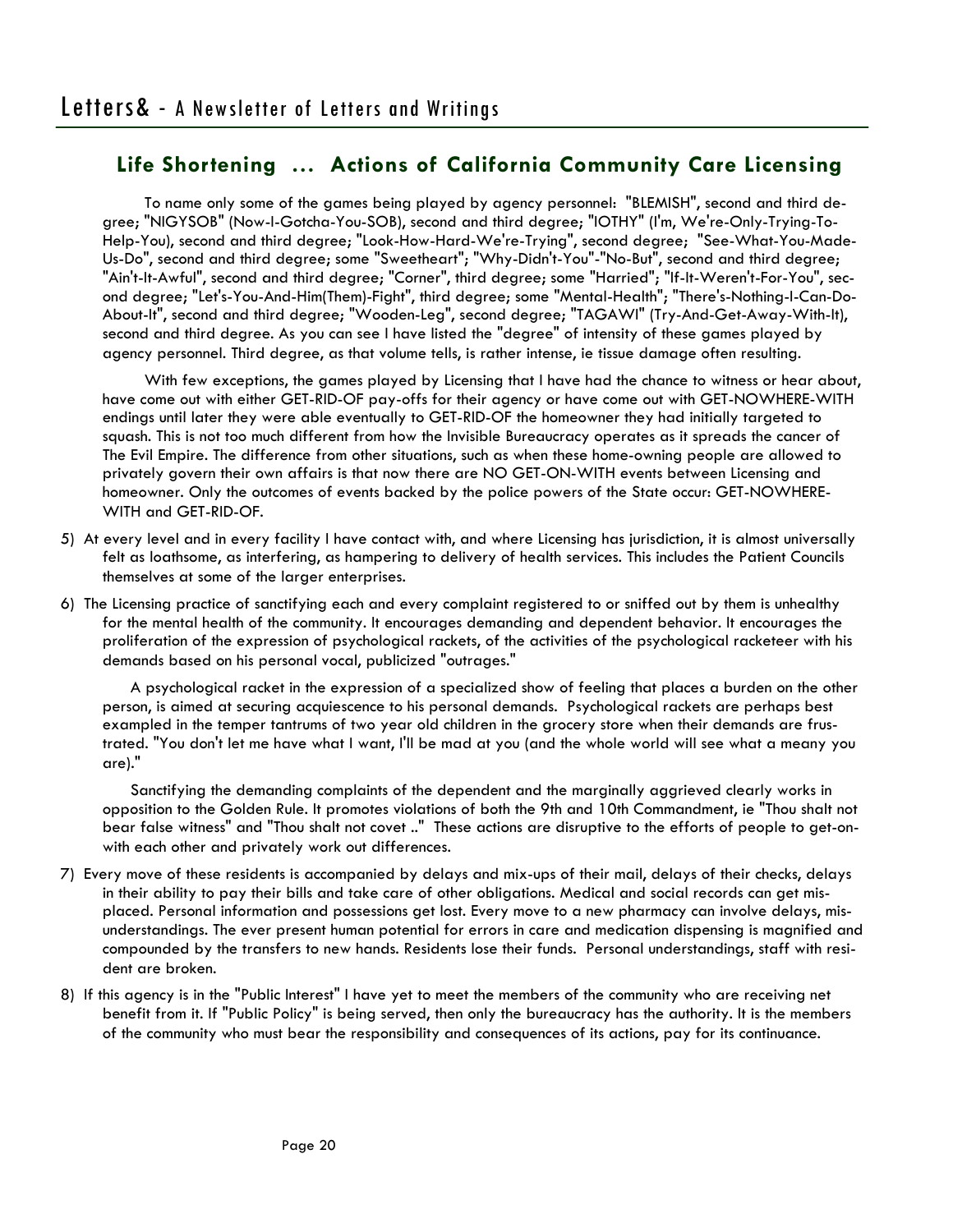## **RECOMMENDATIONS:**

- 1) Licensing must be redirected or abolished at the first available opportunity as being a severe health and safety hazard to the elderly, infirm, mentally ill and homeless.
- 2) Privatize the standards and any supervision for Board and Care Homes through a non-governmental organization that regulates itself. In Britain the Securities Industry regulates itself. What's so different here in this instance? Governmental powers always breed special interests backed by the coercive powers of State. Privately, people are far more likely to work out solutions that are truly equitable than when coercive powers are available to call on.
- 3) Listed in the text here is only one REMEDIAL PROPOSAL of several approaches whereby Licensing can be tamed and civilized without breaking the spirit of the personnel in it. If it stays on the scene it should be redirected to become a contributing constructive attribute of Society.
- 4) Encourage Independent Living facilities. DO NOT CLOSE these down. Closing these will only lead to a vast increase in the numbers of homeless. Despite what you may read or hear, these are far and away safer for the resident. True, some of them may have an occasional four legged rodent, but from personal experience it can be unequivocally asserted that the freedom from potential terror far and away increases the total healthfulness available to the resident now living in these, regardless of what any "TV Guided Tour of the Evening NEWS" may assert.
- 5) We urgently need the help of your office in whatever way you can give it to slow down the medically unwarranted numbers and rate at which the elderly, mentally ill, infirm and other homeless are being forced to move.
- 6) Each B & C home must be treated as an "Eco-System", with life sustaining forces for all, contained in each member of the resident and staff population. Injury sustained by any one in that system is going to have an effect on the well being of the others.
- 7) If there is no other IMMEDIATE alternative, find ways to curb the unlimited, uncontrolled, arbitrary, selfdetermining police powers of State Community Care Licensing. If possible, harness their energies into a constructive channel.
- 8) If the Legislature is absolutely intent on preserving this new police Bureaucracy with its absolute home invasive powers, then it must legislate that the intent of any State Community Care Licensing Laws that are left on the books are for the purpose of the medical health, safety and welfare of the elderly, infirm, mentally ill, and homeless. As presently constituted and run, this Agency of the State is but another example of social BLIGHT BY PLANNING. Why not specify that the people supposedly being thus protected are more important than the preservation of the rules and the bureaucracy that administers these matters, if we are forced to have such a bureaucracy?
- 9) Invite some of us up to the legislature to testify, who know what's really happening when these laws get written and rewritten as they do.
- 10) Get Licensing to remove the unofficial blackball they have placed on Continuing Care Services of Napa County Mental Health Services placing patients in three good quality B & C homes for the mentally ill I attend in American Canyon, Southern Napa County. All present indications coming to my attention point to another Licensing orchestrated destruction derby against these in the not too distant future. It is my medical opinion that if such were to be carried out, inestimable damage would be done to the mental health of the residents there now.
- 11) All public and private conservators of persons should be made aware of the severe hazards to the health and life of their conservatees, which are posed by the constant threat of potential actions against the facilities that fall under the jurisdiction of California Department of Social Service, Division of Community Care Licensing, as it is presently constituted and directed.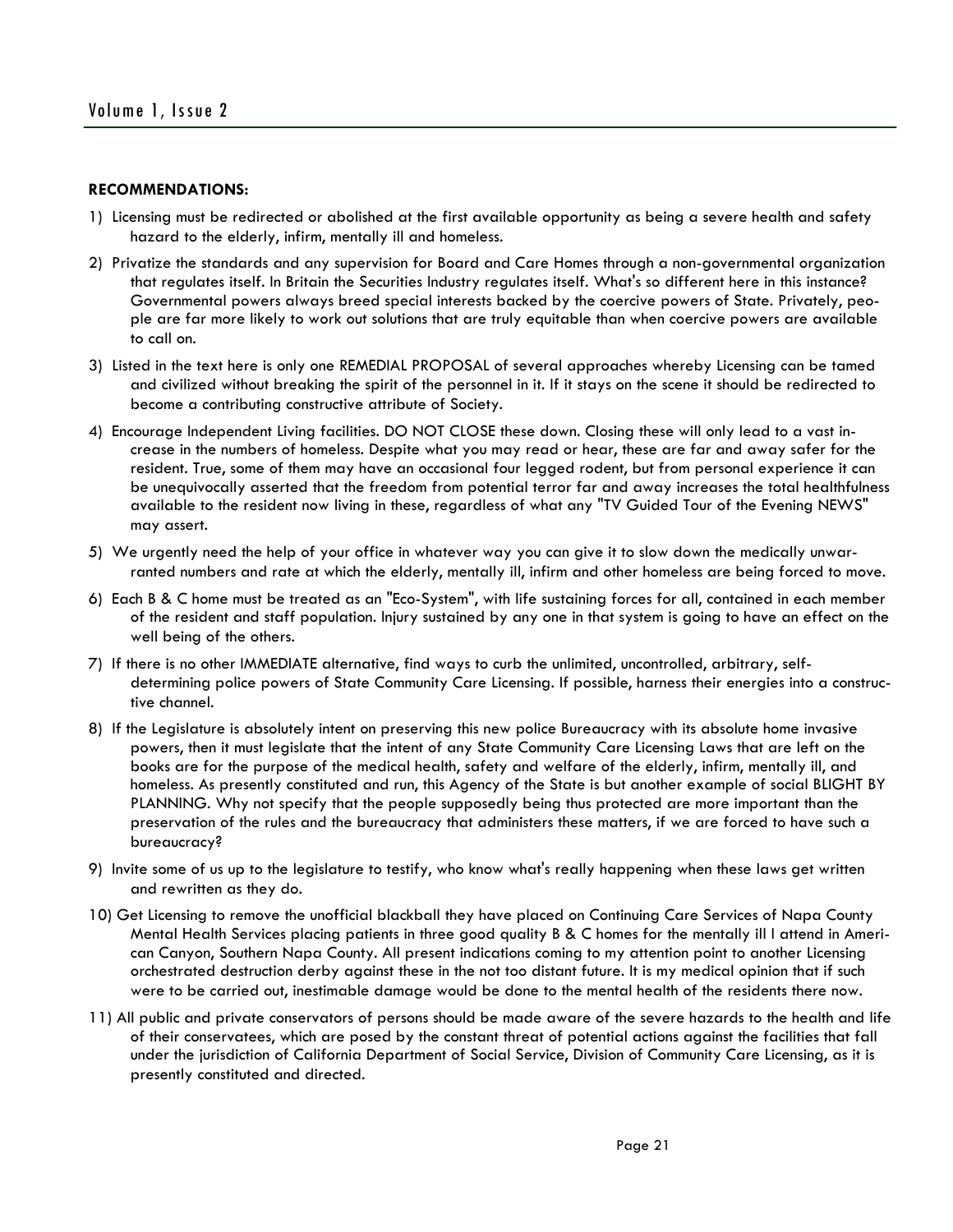12) Require that Licensing obtain appointments beforehand, during business hours with the places they intend to "inspect." Not even IRS treats businesses as badly as Licensing. Licensing treats Convalescent Hospitals and Board and Care facilities like they were dealing with criminals, like crafty conniving members of the Mafia, like they were wholesale cocaine dealers, not health care providers. This TOTAL LACK OF RESPECT FOR THE LAW, FOR THE RIGHTS OF OTHERS for both the providers and the health of those being tended MUST BE STOPPED NOW.

Respectfully yours,

Franklin H. Ernst Jr., M.D.

CC:

Attorney General California Governor and Commission on Residential Care Napa County Board of Supervisors Napa County Human Services System Solano County Board of Supervisors Solano County Welfare Dept Solano County Mental Health Services Sonoma County Board of Supervisors Presiding Superior Court Judges District Attorney Offices Public Defender Offices Grand Juries Presiding Judge, US Federal District Court, San Francisco AARP Adam Smith Foundation Battered Women's Organizations Concerned Women for America Easter Seals Financial Success Report Foundation for Economic Education Heritage Foundation Institute of Christian Economics INVESTigate League of California Cities Mayor's of local cities National League of Cities Northern California Psychiatric Society Reason Foundation Remnant Review Salvation Army T Hannigan B N Keene Beverly Lahaye Selected others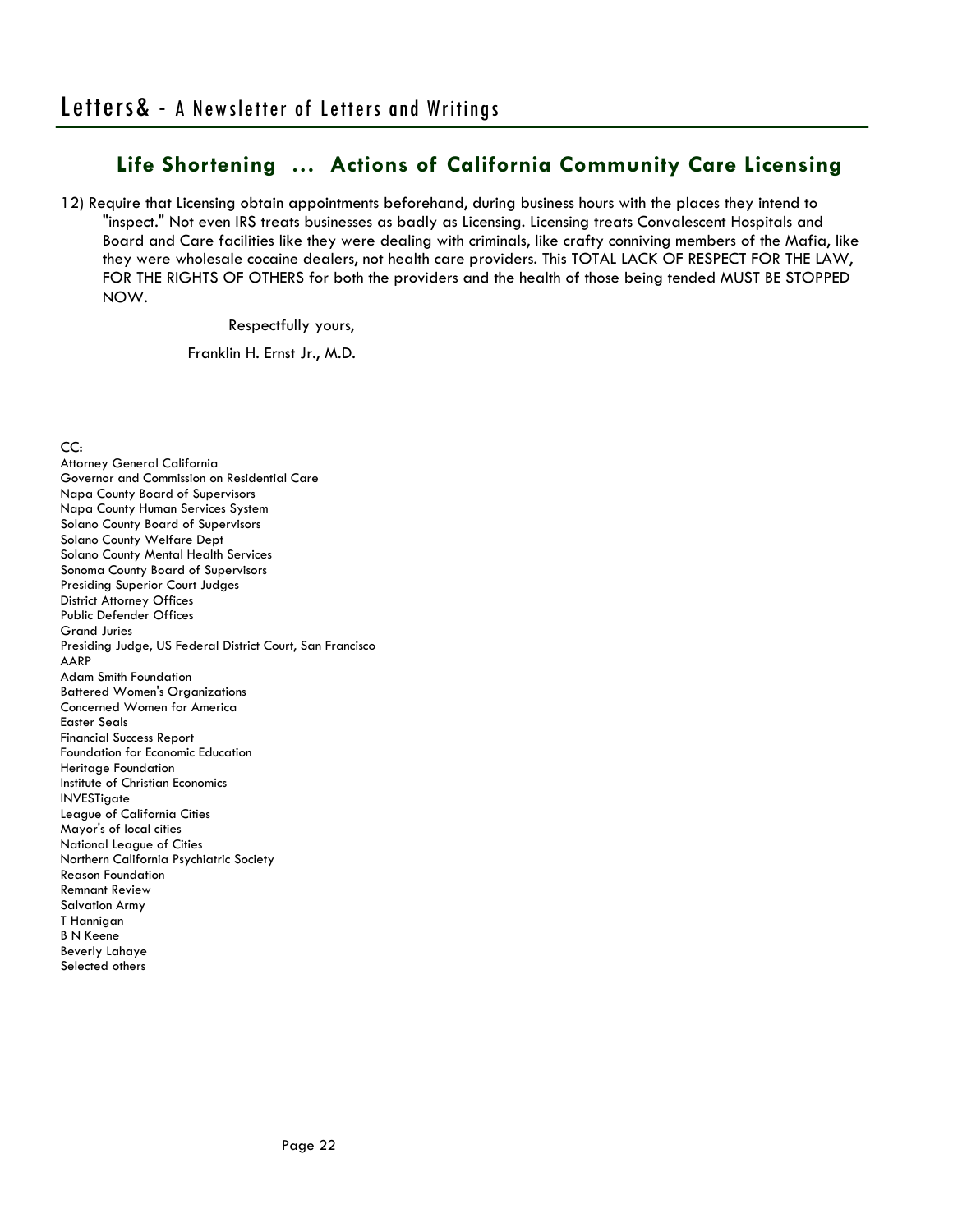# **Letter to the California Psychiatric Association on 11-3-1985**

11-3-85

From: F.H. Ernst Jr., M.D. P.O. Box 3009 Vallejo, CA 94590

To: Kay Knepprath California Psychiatric Association 926 J Street Sacramento, CA 95814

Dear Kay,

 Thank you for your letter of 10-25-85. I very much appreciated your comments regarding the monograph to Sebastiani titled "Life Shortening, Illness Aggravating Health Hazards from the Actions of California Community Care Licensing." Favorable letters like that are treasured.

 As a follow-up: The latest terrorist raid by Licensing against the persons and homes of patients in my care occurred on 10-28-85: Twelve old and mentally ill people involved in three houses. In that one, Licensing recruited both guns AND dogs to enforce their orders. As with any terrorist organization they believe in the element of terrorizing surprise and in the use of overwhelming firepower. Maybe unconsciously they appreciate the extreme violence in their actions and expect an opposing response from those they are acting against.

 Residents with room-and-board contracts have private rooms invaded, belongings rummaged through, "packed" within minutes in surprise gun-backed evictions, hustled off, "disappeared" from physician and family, objections and rights to call brushed aside, separated from each other, carried off to the next pre-selected stalls to feed and sleep. Due process, competent or not?

 In this last instance the owner had apparently anticipated something coming because of, as reported, the dissimulations of the local fire marshal. Does the California Legislature continue intent on forcing the mentally ill, elderly and otherwise homeless into their own preconceived molds regardless of what really works for the health and care of the resident.